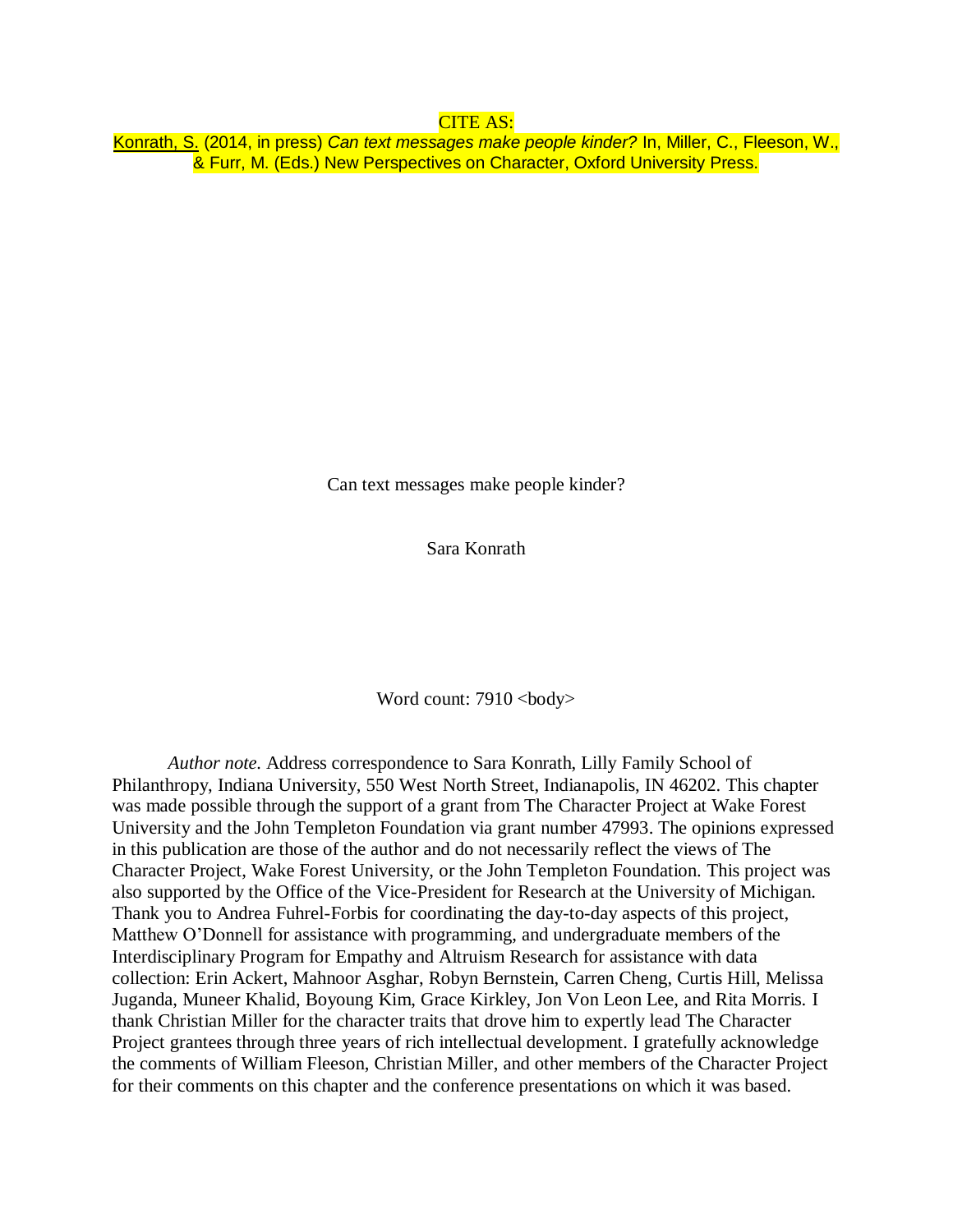#### **Abstract**

Empathic character is a set of interrelated dispositions, skills, motivations, emotions, and behaviors that involve a habitual responsiveness to others' needs. It is linked to higher prosocial behavior, lower aggression, and better health. There is much research demonstrating both its consistency within people over time and its malleability in response to environmental and situational cues, including face-to-face interventions. In this paper I examine whether it is possible to increase empathic character using a mobile-based program. A large body of research in public health has used text messages to improve physical health outcomes and behaviors, but no research has examined whether text messages can be used to change traits. We conducted a study (N=90) in which participants received 6 daily empathy-building text messages for a 2 week period, versus a control group. We found that those in the empathy group showed some evidence of increased empathic character compared to control participants. The chapter ends by discussing implications of this work for a deeper understanding of empathic character, and some future directions of this research.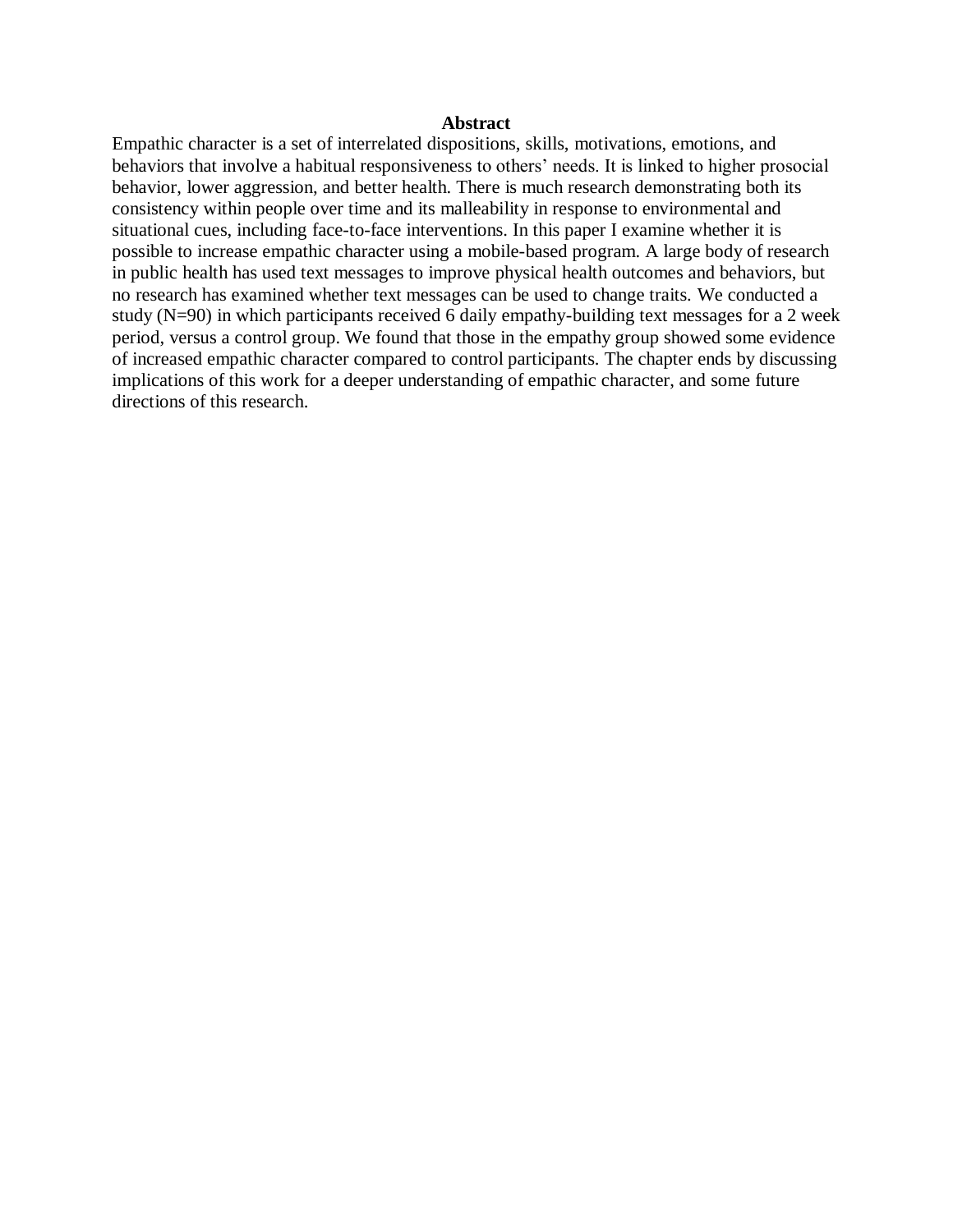This chapter asks some age old questions that are bigger than the specific one we address in our research: can old dogs learn new tricks, can leopards change their spots, and do old habits die hard? That is, is it possible to change something as ingrained as someone's character? In the current paper, I specifically examine if it is possible to change *empathic* character traits, using a rather unorthodox tool: *the mobile phone*.

There are reasons why the mobile phone might be an unlikely candidate for changing empathy. Mobile phones are often used to strategically block out in person social interactions. During unwanted or awkward face-to-face conversations, people use them to psychologically escape, and they can also be used to avoid such interactions in the first place, by screening or blocking calls. However, they also serve as potentially powerful social connectors. They can help to lubricate existing social relationships by keeping people in touch via regular check-ins. One other use of mobile phones that may not immediately come to mind is as habit formers. Given the ubiquity of mobile phones and their proximity to users, they have also successfully been used as powerful tools to inject people with regular pieces of useful information (e.g. health and safety messages) and thereby change their behaviors.

But can they be used to shape a person's character? This chapter will give some initial answers to this question, and it will also demonstrate that the answer depends on how we measure and define character. Although the evidence is not crystal clear or simple, this is the first known study that uses mobile technology to try to shift deep character traits in people, and I hope it won't be the last. This new use of a familiar technology offers a powerful tool to better understand the nature of character and the possibility of character change.

### **Defining empathic character**

Empathy is very difficult to define and measure, since scholars use the term loosely to apply to traits [\(Davis, 1983c\)](#page-18-0), emotional responses [\(Batson, 2011\)](#page-16-0), cognitive states or abilities [\(Davis & Kraus, 1997;](#page-18-1) [Goldstein & Winner, 2012;](#page-19-0) [Ickes, 1997;](#page-19-1) [Van Honk et al., 2011\)](#page-24-0), hypothetical responses [\(Barkai & Fine, 1983;](#page-16-1) [Truax et al., 1966\)](#page-24-1), and sometimes even behaviors [\(Lobchuk & Bokhari, 2008;](#page-21-0) [Locraft & Teglasi, 1997;](#page-21-1) [Strayer, 1980;](#page-23-0) [Teherani, Hauer, &](#page-23-1)  [O'Sullivan, 2008\)](#page-23-1). Given this broad usage in the literature, I define empathic character as encompassing interrelated dispositions, beliefs, skills, motivations, emotional responses, and behaviors. To some extent, this is in line with recent theorizing on the complex nature of character traits. For example, in his recent book on moral character, Miller defines a character trait as consisting "of some cluster of … interrelated mental state dispositions" [\(Miller, 2013,](#page-21-2) p. 10). I see behaviors as important potential manifestations of such 'interrelated mental state dispositions' character. Although it is difficult to determine one's inner character from a simple observation of behavior, in combination with measures of more internal states, behaviors add an important dimension. For example, if a person felt a lot of compassion and also saw themselves as empathic, I find it doubtful to believe that he would be seen as possessing an empathic character unless he also regularly helped others and shared his time and belongings with them. Character is as character does.

Empathic character could also be called "kindness," however, the term "empathy" is more commonly used within the psychological literature. For example, a keyword search on empathy versus kindness in PsycInfo reveals that empathy is used 17 times more often than kindness (17,698 articles versus 1,030 articles). People with empathic characters habitually feel concern and compassion for others, limit their own personal distress and other barriers to becoming involved in others' situations, and consistently try to do what they can to help and support others, regardless of who sees them or whether there are rewards to gain. They give and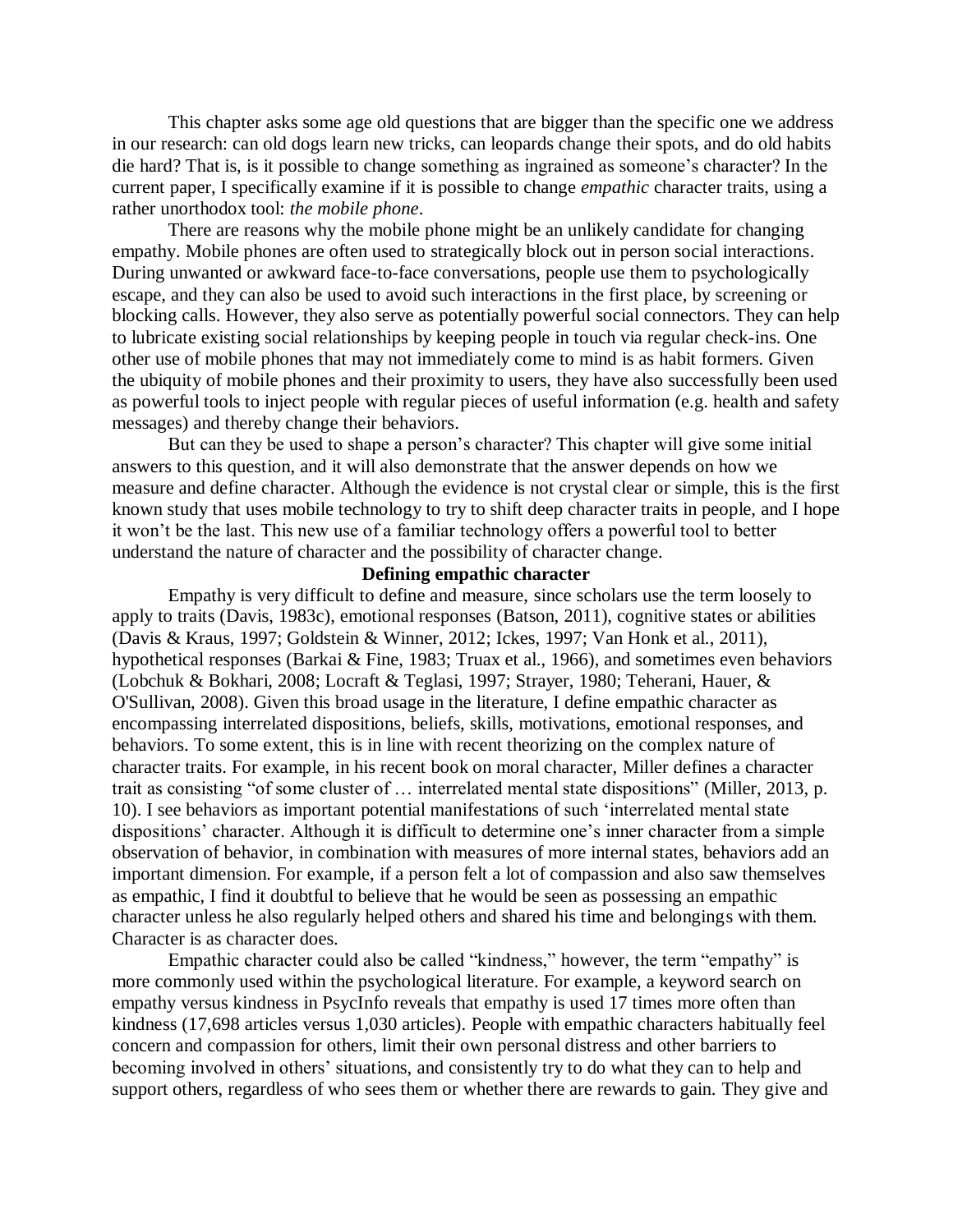help and share because they want to help others in need, rather than to feel good or to receive something in return [\(Batson, 2011;](#page-16-0) [Miller, 2013,](#page-21-2) Ch. 5).

### **The importance of empathic character**

Empathic character traits are of central importance to people. They are readily identified in others [\(Wojciszke, 2005\)](#page-25-0), and different people can agree on who scores higher versus lower in them [\(Bar-Tal & Raviv, 1979;](#page-16-2) [Hartshorne, May, & Maller, 1928-30\)](#page-19-2). Indeed, both men and women say that the number one attribute they are looking for in a romantic partner is kindness, despite gender differences lower in their preference lists [\(Buss & Barnes, 1986;](#page-17-0) [Sprecher &](#page-23-2)  [Regan, 2002\)](#page-23-2).

# **Empathic character is associated with more prosocial behavior**

Numerous studies have found that people who score high on measures of empathic character traits tend to self-report and also exhibit more everyday prosocial behaviors; [\(Davis,](#page-18-2)  [1983b;](#page-18-2) [Kerber, 1984;](#page-20-0) [Krebs & Sturrup, 1982;](#page-20-1) [Larrieu & Mussen, 1986;](#page-21-3) [McNeely & Meglino,](#page-21-4)  [1994;](#page-21-4) [Mehrabian & Epstein, 1972;](#page-21-5) [Penner & Orom, 2009;](#page-22-0) [Rushton, 1980,](#page-22-1) [1981;](#page-22-2) [Rushton,](#page-22-3)  [Brainerd, & Pressley, 1983;](#page-22-3) [Rushton, Chrisjohn, & Fekken, 1981;](#page-23-3) [Rushton, Fulker, Neale, Nias,](#page-23-4)  [& Eysenck, 1989;](#page-23-4) [Staub, 1974\)](#page-23-5). Of course, there are also some null results in the literature [\(Amato, 1990;](#page-16-3) [Yakimovich & Saltz, 1971\)](#page-25-1), and probably many more in researchers' file drawers. However, meta-analyses find that there are overall relationships between empathic traits and prosocial behaviors [\(Borman, Penner, Allen, & Motowidlo, 2001;](#page-17-1) [Eisenberg & Miller, 1987;](#page-18-3) [Underwood & Moore, 1982\)](#page-24-2).

Empathic traits are also correlated with longer-term, more deliberate prosocial behaviors, such as volunteering for non-profit organizations [\(Carlo, Okun, Knight, & de Guzman, 2005;](#page-17-2) [Penner, 2002;](#page-22-4) [Penner, Fritzsche, Craiger, & Freifeld, 1995;](#page-22-5) [Stolinski, Ryan, Hausmann, &](#page-23-6)  [Wernli, 2004;](#page-23-6) [Unger & Thumuluri, 1997\)](#page-24-3). Even when controlling for a number of potential explanatory variables, empathic character traits are associated with increased volunteering behavior, charitable donations, and other prosocial behaviors in nationally representative Dutch and American samples [\(Bekkers, 2005,](#page-17-3) [2006;](#page-17-4) [Clary, Snyder, & Stukas, 1996;](#page-17-5) [Wilhelm &](#page-24-4)  [Bekkers, 2010\)](#page-24-4).

There has also been some research examining empathic traits in more drastic situations. Indeed, Holocaust rescuers score higher in trait measures of empathy than non-rescuers and are more likely to be involved in prosocial behaviors several decades later [\(Fagin-Jones &](#page-18-4)  [Midlarsky, 2007;](#page-18-4) [Midlarsky, Fagin Jones, & Corley, 2005;](#page-21-6) [Oliner & Oliner, 1992\)](#page-22-6). Other research finds that people who were awarded a national medal for exemplary caring score higher on empathic character traits than those who received a medal for bravery [\(Walker & Frimer,](#page-24-5)  [2007\)](#page-24-5). However, other studies examining people who helped in extreme situations (e.g. during car accidents or crimes) find mixed [\(Bierhoff, Klein, & Kramp, 1991\)](#page-17-6) or null results [\(Huston,](#page-19-3)  [Ruggiero, Conner, & Geis, 1981\)](#page-19-3). Meta-analyses would be useful in this literature.

Still, taken together, there is evidence that people with empathic character traits have an elevated probability of acting in the interests of others across a variety of situations.

# **Empathic character is associated with optimal well-being and health**

It is well understood that empathic character predicts prosocial behavior, but what may be less known is that it has implications for the psychological well-being, mental health, and physical health of both givers and receivers of care [\(Konrath & Brown, 2012\)](#page-20-2).

More empathic or compassionate people experience less stress, anxiety, burnout, and depression [\(Au, Wong, Lai, & Chan, 2011;](#page-16-4) [Burtson & Stichler, 2010;](#page-17-7) [Dyrbye et al., 2010;](#page-18-5) [Ironson et al., 2002;](#page-19-4) [Steffen & Masters, 2005;](#page-23-7) [Wink & Dillon, 2002\)](#page-25-2). Empathic people have a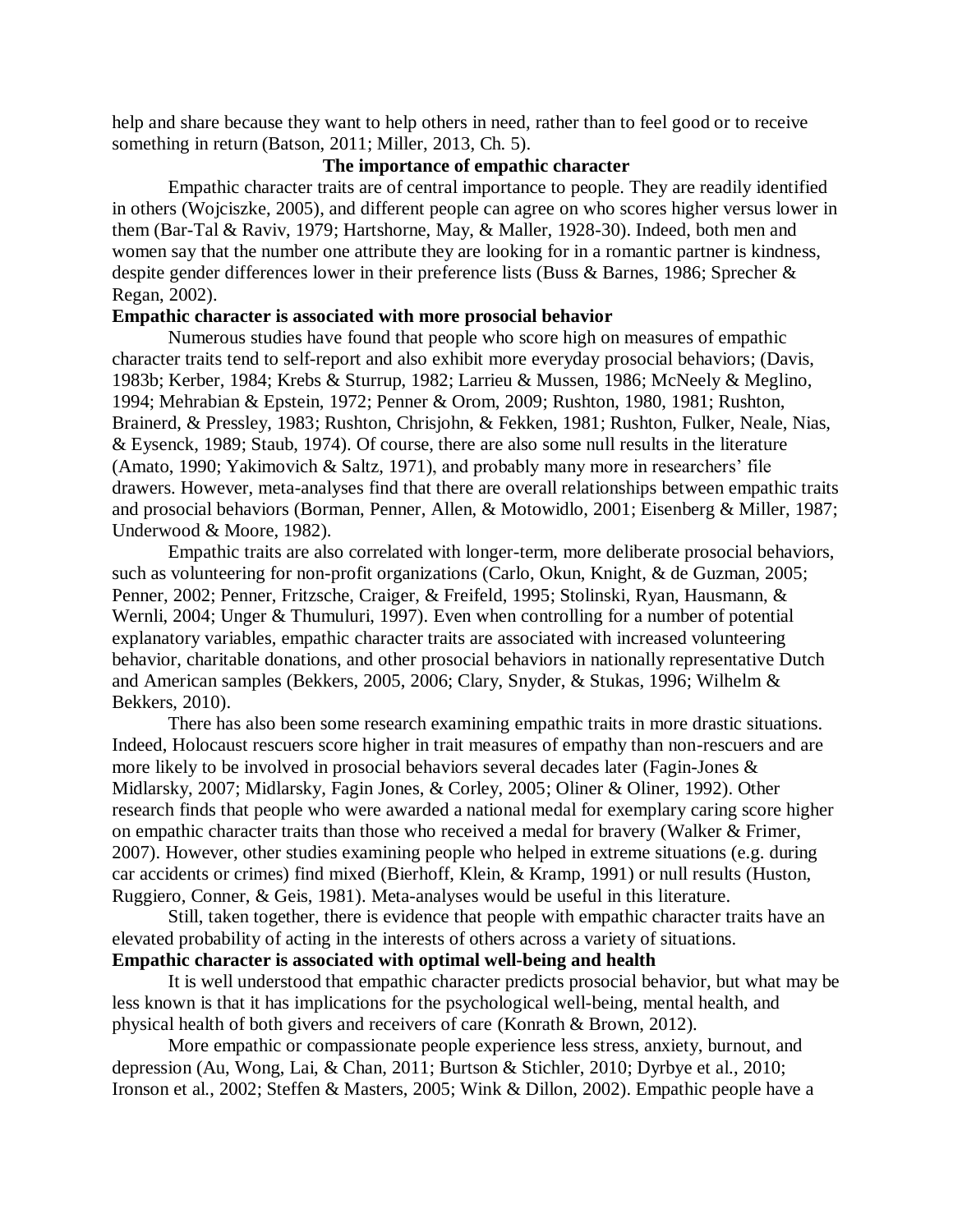lower physiological stress response to social evaluation [\(Ho, Konrath, Brown, & Swain, 2014\)](#page-19-5), and this stress buffering effect is present even when people are induced to be in temporary empathic states [\(Abelson et al., 2014;](#page-16-5) [McClelland & Krishnit, 1988\)](#page-21-7), suggesting that empathy causally affects stress regulation. People with more empathic character traits are also prone to healthier lifestyles, such as less alcohol and tobacco consumption [\(Adams, 2010;](#page-16-6) [Kalliopuska,](#page-20-3)  [1992\)](#page-20-3), and not surprisingly, they also have better physical health [\(Dillon & Wink, 2007;](#page-18-6) [Ironson, 2007;](#page-19-6) [Konrath & Fuhrel-Forbis, 2011b\)](#page-20-4). In addition, high empathy in doctors, therapists, and teachers is associated with better outcomes in their patients and students [\(Aspy &](#page-16-7)  [Roebuck, 1972;](#page-16-7) [Beck, Daughtridge, & Sloane, 2002;](#page-17-8) [Chang, Berger, & Chang, 1981;](#page-17-9) [Coffman,](#page-17-10)  [1981;](#page-17-10) [Derksen, Bensing, & Lagro-Janssen, 2013;](#page-18-7) [Kurtz & Grummon, 1972;](#page-21-8) [Truax, et al., 1966;](#page-24-1) [Waxman, 1983;](#page-24-6) [West et al., 2006\)](#page-24-7).

### **Is empathy changeable?**

There is evidence that empathic character is both a stable disposition and also responsive to people's general environments and immediate contexts.

# **The stability of empathy**

*Heritability.* Individual differences in empathy-related traits are at least partially heritable [\(Rushton, Fulker, Neale, Nias, & Eysenck, 1986\)](#page-23-8), especially when considering their more affective aspects such as empathic concern [\(Davis, Luce, & Kraus, 1994;](#page-18-8) [Matthews, Batson,](#page-21-9)  [Horn, & Rosenman, 1981;](#page-21-9) [Zahn-Waxler, Robinson, & Emde, 1992\)](#page-25-3).

*Stability over time and situation.* People who have empathic traits or behaviors at one time point, are also more likely to have empathic traits or behaviors at a later time point [\(Bar-Tal](#page-16-2)  [& Raviv, 1979;](#page-16-2) [Davis, 1980;](#page-17-11) [Davis & Franzoi, 1991;](#page-18-9) [Eisenberg, Carlo, Murphy, & Court, 1995;](#page-18-10) [Eisenberg et al., 2002;](#page-18-11) [Eisenberg et al., 1987;](#page-18-12) [Grühn, Rebucal, Diehl, Lumley, & Labouvie-Vief,](#page-19-7)  [2008;](#page-19-7) [Penner, et al., 1995;](#page-22-5) [Van der Mark, Ijzendoorn, & Bakermans-Kranenburg, 2002;](#page-24-8) [Volbrecht, Lemery-Chalfant, Aksan, Zahn-Waxler, & Goldsmith, 2007\)](#page-24-9). For example, one study found that preschoolers who spontaneously shared with other children were more likely to: i) behave prosocially, ii) be rated by others as high in empathy, and iii) see themselves as more empathic and prosocial in later childhood, adolescence, and young adulthood [\(Eisenberg et al.,](#page-18-13)  [1999\)](#page-18-13). The authors conclude that "there is a prosocial personality disposition that emerges early and is somewhat consistent over time" (p. 1368). Next, in terms of cross-target consistency, children who show empathy to their mothers are also more likely to show empathy toward strangers [\(Robinson, Zahn-Waxler, & Emde, 2001;](#page-22-7) [Young, Fox, & Zahn-Waxler, 1999\)](#page-25-4).

## **The malleability of empathy**

*Situational factors affecting empathy.* Yet there is also much research finding that empathy is malleable. For example, situational factors can affect the probability of prosocial behaviors [\(Baron, 1997;](#page-16-8) [Darley & Batson, 1973;](#page-17-12) [Isen, Horn, & Rosenhan, 1973;](#page-20-5) [Isen & Levin,](#page-20-6)  [1972;](#page-20-6) [Krebs & Miller, 1985;](#page-20-7) [Latané & Nida, 1981;](#page-21-10) [Staub, 1974;](#page-23-5) [Twenge, Baumeister, DeWall,](#page-24-10)  [Ciarocco, & Bartels, 2007\)](#page-24-10). Since one sign of empathic character is consistent prosocial behavior, it is important to realize how much these types of behaviors are influenced by variables outside of the person.

In addition, one expression of empathic character is the ability to identify others' emotions. Research has found that this can be affected by motivation. When people are more motivated because there is a chance to gain a financial reward, they can more accurately infer others' emotional states [\(Ickes & Simpson, 2008;](#page-19-8) [Klein & Hodges, 2001\)](#page-20-8). Moreover, temporal trends in dispositional empathy over the past 30 years suggest that it can be shaped by broad sociocultural factors [\(Konrath, O'Brien, & Hsing, 2011\)](#page-20-9).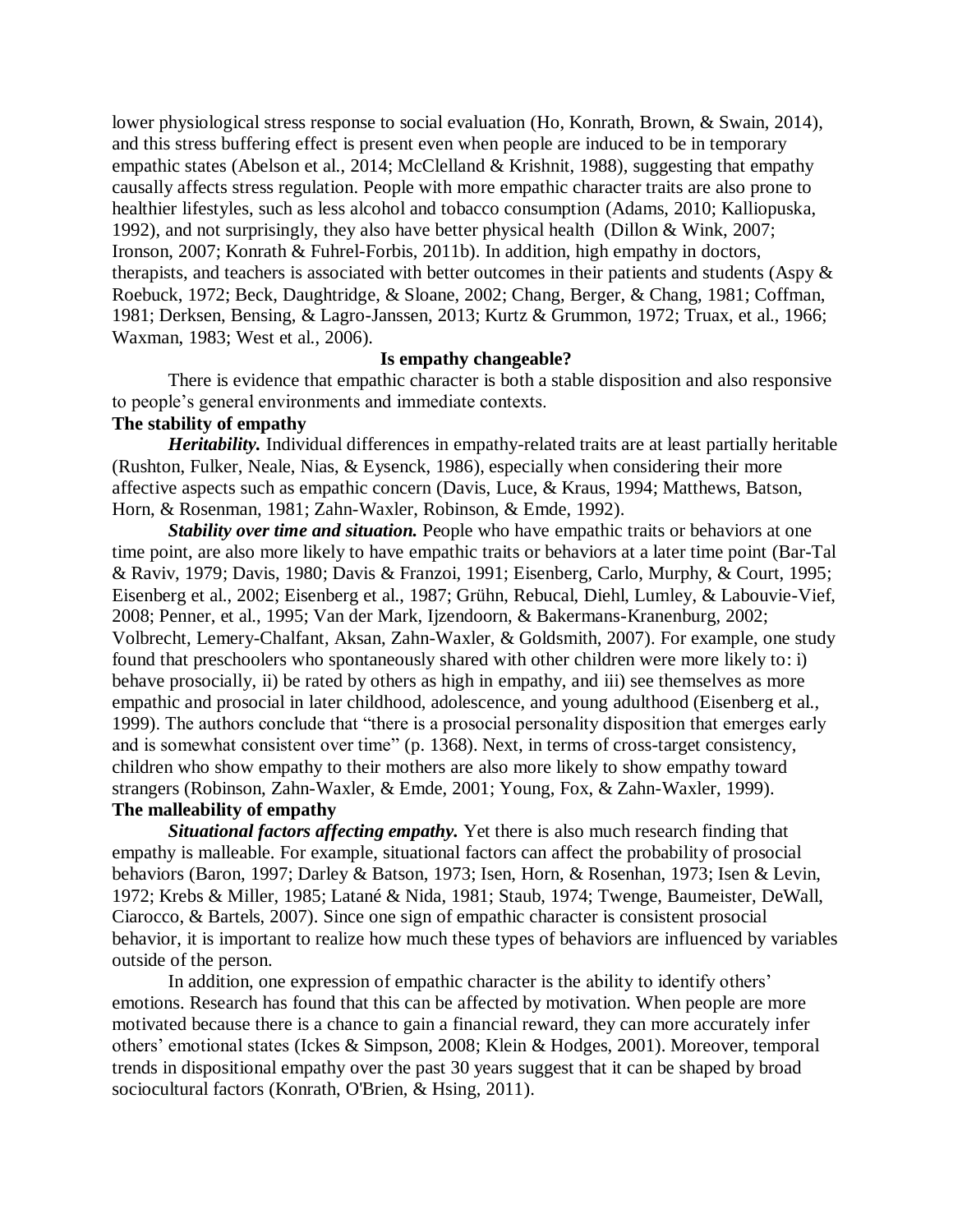Empathic character can directly be taught and learned from others. Parents who are warmer, use more other-oriented discipline strategies (e.g. "Imagine how he must feel"), and discourage aggressive behavior elicit higher dispositional empathy and more prosocial behaviors from their children [\(Koestner, Franz, & Weinberger, 1990;](#page-20-10) [Krevans & Gibbs, 1996;](#page-21-11) [Strayer &](#page-23-9)  [Roberts, 2004;](#page-23-9) [Zhou et al., 2002\)](#page-25-5). Socio-emotional intervention programs can also increase empathic tendencies. For example, empathy can increase when similarity between the self and others is emphasized [\(Barnett, 1984;](#page-16-9) [Brehm, Fletcher, & West, 1981\)](#page-17-13), after role-playing another person's feelings or situation [\(Barak, Engle, Katzir, & Fisher, 1987;](#page-16-10) [Feshbach, 1984;](#page-19-9) [Feshbach](#page-19-10)  [& Konrad, 2001;](#page-19-10) [Underwood & Moore, 1982\)](#page-24-2), after observing others' misfortunes [\(Barnett,](#page-16-11)  [Howard, Melton, & Dino, 1982;](#page-16-11) [Perry, 1975\)](#page-22-8), and after exposure to highly empathic role models [\(Bryan & Walbek, 1970;](#page-17-14) [Kohn, 1991;](#page-20-11) [Kremer & Dietzen, 1991;](#page-21-12) [Perry, 1975\)](#page-22-8).

**New technology as both a cause and solution for declining empathy** Over the past several decades, there have been documented declines in face-to-face social interactions, and in young people's self-perceived ability to care and connect with others [\(Konrath, Chopik, Hsing, & O'Brien, 2014;](#page-20-12) [Konrath, et al., 2011;](#page-20-9) [O'Brien, Konrath, Grühn, &](#page-22-9)  [Hagen, 2013;](#page-22-9) [Putnam, 2000;](#page-22-10) [Twenge & Foster, 2008;](#page-24-11) [Twenge, Konrath, Foster, Campbell, &](#page-24-12)  [Bushman, 2008\)](#page-24-12). For example, our research has found that the personality trait narcissism has risen since the early 1980s among American college students [\(Twenge & Foster, 2008;](#page-24-11) [Twenge,](#page-24-12)  [et al., 2008\)](#page-24-12), while dispositional empathic concern and perspective taking have simultaneously been declining [\(Konrath, et al., 2011\)](#page-20-9). In addition, American college students are now more likely to report insecure attachment styles, saying, for example, that they are comfortable without close relationships [\(Konrath, et al., 2014\)](#page-20-12).

Some scholars have suggested that new media and technologies at least partially account for such changes [\(Konrath, 2012;](#page-20-13) [Turkle, 2012\)](#page-24-13). This is a plausible hypothesis considering that narcissism is associated with more frequent social media use [\(Carpenter, 2012;](#page-17-15) [Panek, Nardis, &](#page-22-11)  [Konrath, 2013\)](#page-22-11), and that studies have found that mobile phones can reduce people's empathy, feelings of closeness, feelings of trust, and prosocial behaviors [\(Abraham, Pocheptsova, &](#page-16-12)  [Ferraro, 2012;](#page-16-12) [Przybylski & Weinstein, 2013\)](#page-22-12). Yet even though mobile phones may distract people from face-to-face interactions under some circumstances, they also literally connect us to others, making us feel closer to loved ones when there is physical distance [\("Always connected:](#page-16-13)  [How Smartphones and Social Keep Us Engaged," 2013;](#page-16-13) [Coyne, Stockdale, Busby, Iverson, &](#page-17-16)  [Grant, 2011;](#page-17-16) [Faulkner & Culwin, 2005;](#page-19-11) Padilla‐[Walker, Coyne, & Fraser, 2012;](#page-22-13) [Pettigrew,](#page-22-14)  [2009\)](#page-22-14). Technologies are simply tools, and with the introduction of new technologies, there are often struggles to make sense of them and optimize their potential [\(Postman, 1992\)](#page-22-15).

Public health researchers have realized the potential of mobile technologies for several years [\(Konrath, 2014a\)](#page-20-14). For example, they have found that sending text messages to people encouraging them to quit smoking, exercise more often, or better manage their blood glucose can improve physical health outcomes [\(Cole-Lewis & Kershaw, 2010;](#page-17-17) [Fiordelli, Diviani, & Schulz,](#page-19-12)  [2013;](#page-19-12) [Fjeldsoe, Marshall, & Miller, 2009;](#page-19-13) [Herbert, Owen, Pascarella, & Streisand, 2013;](#page-19-14) [Krishna, Boren, & Balas, 2009;](#page-21-13) [Liang et al., 2011;](#page-21-14) [Militello, Kelly, & Melnyk, 2012;](#page-21-15) [Park,](#page-22-16)  [Howie-Esquivel, & Dracup, 2014;](#page-22-16) [Shaw & Bosworth, 2012;](#page-23-10) [Whittaker et al., 2009\)](#page-24-14). Text messages are ideal intervention tools. They are inexpensive, embedded within participants' everyday lives, and have broad dissemination power. Approximately 9/10 Americans own a mobile phone [\(Center, 2012\)](#page-17-18), and 6/10 of those are smartphones [\(Nielsen, 2013\)](#page-22-17). One study found that people had their phones in the room with them 90% of the time, and within arm's reach 50% of the time [\(Dey et al., 2011\)](#page-18-14).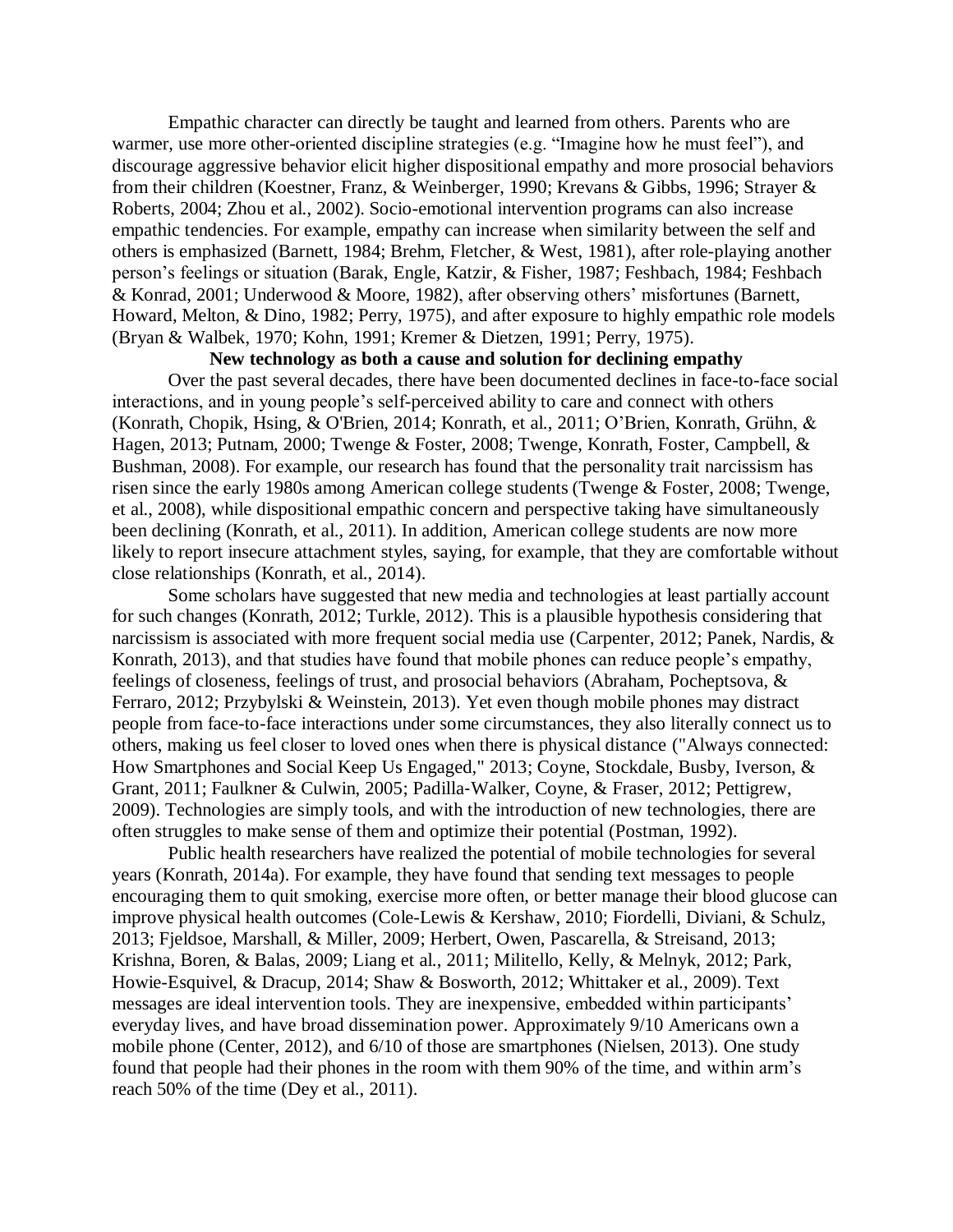Yet, so far text messaging interventions have been limited to physical health outcomes or serious mental health problems, with virtually no research using text messages to change psychological traits or social behaviors [\(Konrath, 2014a\)](#page-20-14). With respect to empathy specifically, most prior empathy-induction studies rely on classroom or laboratory settings [\(Barak, et al.,](#page-16-10)  [1987;](#page-16-10) [Barnett, 1984;](#page-16-9) [Barnett, et al., 1982;](#page-16-11) [Brehm, et al., 1981;](#page-17-13) [Bryan & Walbek, 1970;](#page-17-14) [Feshbach,](#page-19-9)  [1984;](#page-19-9) [Feshbach & Konrad, 2001\)](#page-19-10). Yet some innovative research has found that empathy can be taught using videos [\(Kremer & Dietzen, 1991;](#page-21-12) [Warner, 1984\)](#page-24-15), demonstrating the potential effectiveness of more remote interventions.

### **The current study: Can text messages make people kinder?**

The current study is the first known study that attempts to change character traits via text messaging. Our rationale was that daily practice may help to create empathic habits. Some theorists consider more automatic (effortless) versus more controlled (effortful) aspects of empathy [\(Hodges & Wegner, 1997\)](#page-19-15). We posit that if people repeatedly engage in practicing empathy-related tasks, this could lead to more automatic (or habitual) empathic responses. This is in line with research demonstrating that tasks that initially take much concentration can later become automatic, almost done without thinking [\(Ericsson, 2006;](#page-18-15) [Milton, Small, & Solodkin,](#page-21-16)  [2004\)](#page-21-16). Indeed, higher empathy people exhibit spontaneous muscle mimicry of facial expressions when stimuli are presented below their conscious awareness [\(Sonnby-Borgström, Jönsson, &](#page-23-11)  [Svensson, 2003\)](#page-23-11). This provides some support for the idea that some aspects of empathy may become more automatic with practice.

In this study, we randomly assigned participants to an empathy-building text message group, an active control group, or a passive (no intervention message) control group. We measured their empathic character traits before and after the intervention, and also approximately 6 months later to examine whether the intervention had staying power. We found some evidence that this method can be successful. However, some of the results were unexpected and warrant further explanation. This study can help us to better understand the nature of empathic character and the changeability of different aspects of it.

### **Developing the text messages**

### **Study design and measures**

We developed the text messages by first gleaning the empathy literature for content ideas. Three commonly used components of empathic character arose from this process: 1) *Emotional empathy*, also known as empathic concern or compassion [\(Davis, 1983c;](#page-18-0) [Galinsky, Maddux,](#page-19-16)  [Gilin, & White, 2008;](#page-19-16) [O'Brien, et al., 2013\)](#page-22-9), 2) *Cognitive empathy*, also known as perspective taking or role taking [\(Batson, Early, & Salvarani, 1997;](#page-16-14) [Davis, 1983c;](#page-18-0) [Galinsky, et al., 2008\)](#page-19-16) [\(O'Brien, et al., 2013\)](#page-22-9), and 3) *Prosocial behavior* as a potential consequence of empathy, such as helping or sharing [\(Eisenberg & Miller, 1987;](#page-18-3) [Eisenberg et al., 1989\)](#page-18-16). Control group messages were designed to capture both the emotional and the cognitive aspects of low empathy. These included messages that promoted loving oneself (i.e. high self-esteem) and messages that promoted psychological detachment or objectivity (i.e. psychological distance). Ideally these two ways of being low in empathy would be two separate control groups; however, because of limited resources, they were combined into a single control group. We initially developed 39 empathy text messages and 38 self/objective control text messages.

A group of 22 raters who were affiliated with our research lab next scored each message on the extent to which they were: other-oriented versus self-oriented, logical versus emotional, and behavioral versus in someone's mind. The final 21 empathy messages and 21 self/objective control messages were selected based on these ratings. An example empathy message was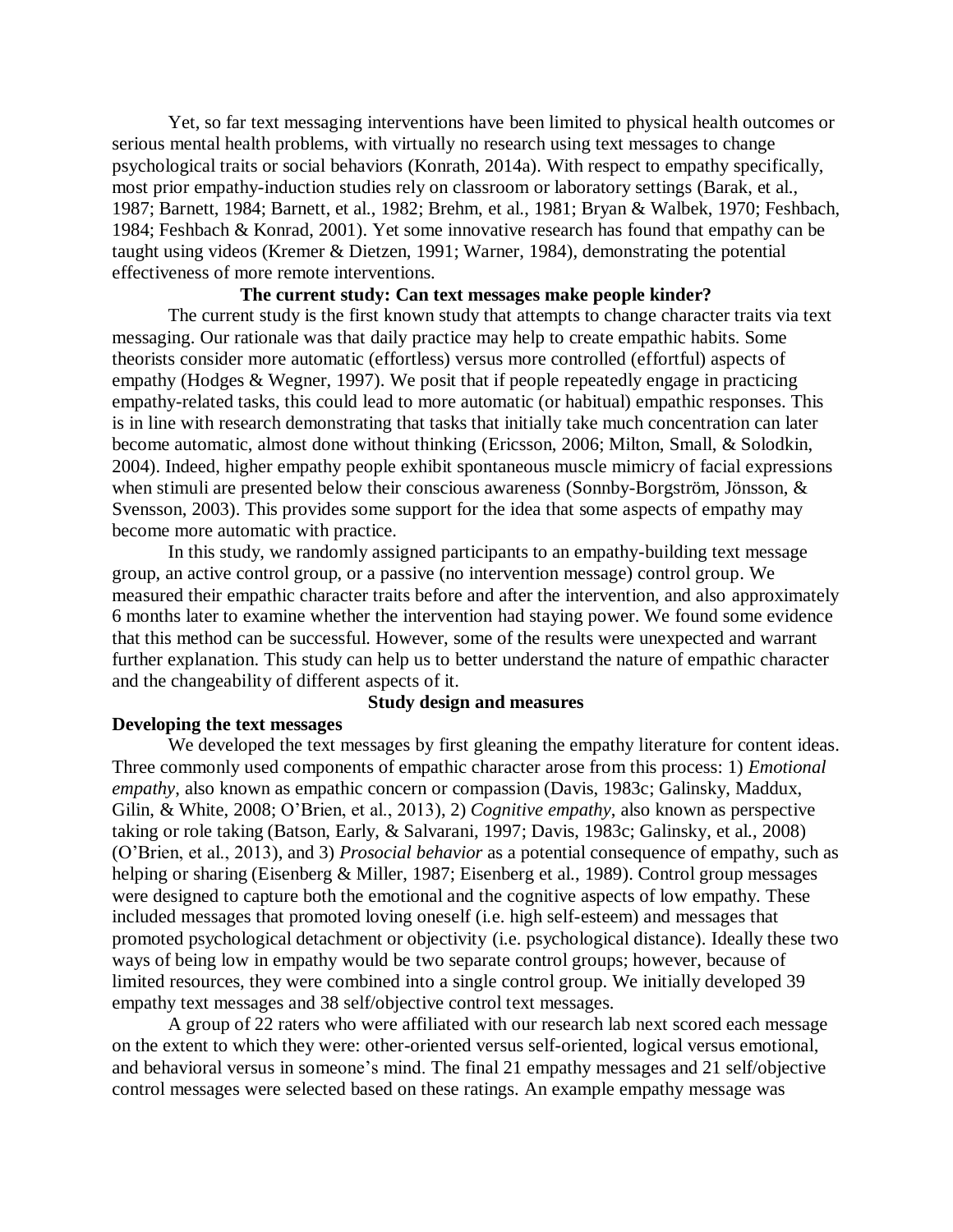"*Think about someone close to you. How can you show this person that you accept them and care for them?*" and an example self/objective message was "*Think about your last social interaction. Did this person give you the level of respect you deserve?*" Within each experimental condition, the messages were categorized into: 8 emotional messages, 8 cognitive messages, and 5 behavioral messages (See Table 1). In the study, participants were sent these messages 6 times per day for 14 days, presented in a randomized order (i.e. 4 times per message).

Across both experimental conditions, the messages did not significantly differ in length. We also tried to match the messages in reading difficulty and were partially successful.

### [INSERT TABLE 1 HERE]

### **Choosing the outcome measures**

One of the problems we immediately encountered when planning this study was in determining how we could demonstrate that the text message intervention had indeed increased empathic character. Given the numerous definitions and operationalizations of empathy in the literature, how could we most convincingly demonstrate whether our intervention worked? Would it be most convincing if we found that people who received empathy-building text messages…

…experienced more feelings of compassion for someone in distress? [\(Batson, 2011\)](#page-16-0)

…had more prosocial motives for helping others? [\(Konrath & Fuhrel-Forbis, 2011a\)](#page-20-15)

…scored higher in self-reported dispositional measures of empathy, such as empathic concern and perspective taking? [\(Davis, 1983c\)](#page-18-0)

…had stronger moral beliefs that it was important to help others? [\(Wilhelm & Bekkers,](#page-24-4)  [2010\)](#page-24-4)

… had stronger beliefs that it was unacceptable to behave aggressively? [\(Huesmann &](#page-19-17)  [Guerra, 1997\)](#page-19-17)

…actually behaved more prosocially (less aggressively) in response to a provocation? [\(Konrath, Bushman, & Campbell, 2006;](#page-20-16) [Taylor, 1967\)](#page-23-12)

…were rated as more empathic by observers?

…responded in prosocial ways to hypothetical scenarios or real situations in which others were in distress? [\(Batson, 2011;](#page-16-0) [Truax, et al., 1966\)](#page-24-1)

…cooperated with other participants in a prisoner's dilemma game involving real money? [\(Balliet, 2009;](#page-16-15) [Batson et al., 1995;](#page-16-16) [Batson & Moran, 1999\)](#page-17-19)

…gave more social support than they received? [\(Konrath, 2014b\)](#page-20-17)

Each of these different outcomes could be seen as acceptable evidence for the effectiveness of our intervention. Indeed, many intervention studies that have attempted to increase empathy or kindness only include one or two dependent measures. However, we thought it was better to use a constellation approach that went beyond demonstrating *whether* it was possible to alter empathic character using text messages. Instead, using this approach allowed us to examine *which specific aspects* of empathic character or kindness were most responsive to the program. So we ended up including a number of different measures that other researchers have considered to be related to empathy or kindness.

## **Study design and participants**

We used a pre-post longitudinal experiment to test our hypotheses (see Figure 1). There were three experimental conditions: empathy messages, active control group (self-esteem / objective messages), and a passive (no intervention messages) control group. Because of our small sample size, the randomization script oversampled to the empathy condition  $(N=37)$  and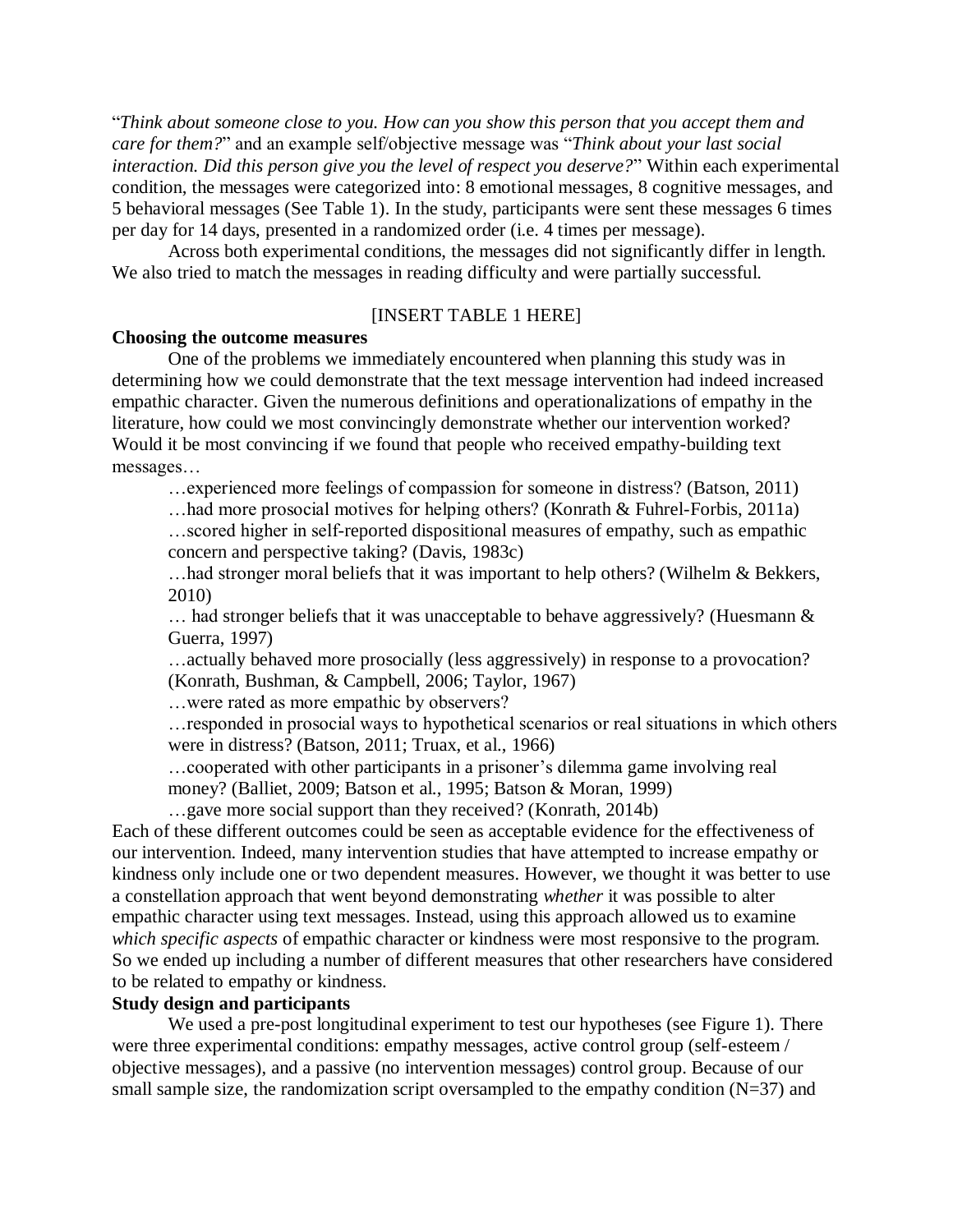undersampled to the other two conditions so that we could collapse them into a single control group (active control group:  $N=21$ ; passive control group:  $N=25$ ). In an ideal larger study we would disentangle the self-esteem from the objective messages in the active control group, and we would also have enough power to examine whether there were significant differences between the two control groups. However, for the purpose of this initial study, we tested the difference between the empathy messages and the combined control conditions.

### [INSERT FIGURE 1 HERE]

The text messages were sent in a randomized order, during blocks of time that matched participants' preferences. The messages were sent every 2 hours, so that a sample daily message schedule for a late rising undergraduate might be: 11 AM, 1 PM, 3 PM, 5 PM, 7 PM, and 9 PM. All participants, regardless of condition, also received 6 daily text messages that queried them on their current mood and feelings of social connection. These *query messages* came 5 minutes after the intervention text messages for those in the empathy and active control group, and came on the hour for passive control group participants. These data have not yet been analyzed.

Participants responded to an advertisement for a social skills training study. The final baseline sample included 90 college students who were relatively gender balanced and ethnically diverse (60% female; Mean age=21; 52% Caucasian, 33% Asian, 11% African-American, and 4% Other). Research assistants conducted pre and post laboratory assessments, and were blind to participants' experimental condition.

The study involved multiple assessments at different times, which are briefly described below:

**Time 1 and 2 measures of empathic character.** During the baseline and postintervention session, participants completed a number of measures of empathic character, encompassing four different categories:

*Affective.* We assessed *feelings of compassion* (e.g. sympathetic, compassionate) for a stranger in distress [\(Batson, 2011;](#page-16-0) [Batson, et al., 1997;](#page-16-14) [Davis, 1983a\)](#page-18-17), presented via a radio clip at Time 1 (Katie Banks) and via a video clip at Time 2 (Karen Klein). To assess *prosocial motives for volunteer behavior* we asked participants to "list the main reasons why you participate in unpaid volunteer work (or why you would do this, if you are not currently a volunteer)." We coded for the presence and absence of more altruistic (e.g. volunteering to help others) and less altruistic (e.g. volunteering to feel good) motives. *Empathic concern* was assessed using the Interpersonal Reactivity Index subscale [\(Davis, 1983c\)](#page-18-0).

*Cognitive. Perspective taking* was assessed using the Interpersonal Reactivity Index subscale [\(Davis, 1983c\)](#page-18-0). Empathy-relevant moral beliefs were assessed via the *Moral principle of Care* scale (e.g. "Everybody in this world has a responsibility to help others when they need assistance;" [Wilhelm & Bekkers, 2010\)](#page-24-4). Beliefs in the *acceptability of aggression* were measured via the Normative Beliefs about Aggression scale [\(Huesmann & Guerra, 1997\)](#page-19-17). A sample item is: "Suppose a young man says something bad to another young man, John. Do you think it's OK for John to scream at him?" Higher numbers indicated *lower* endorsement of aggressive responses.

*Relational. Support giving* was assessed by asking if participants provided target groups (friends, siblings, parents, and others) with emotional support in the past week. *Support receiving* was assessed with similar questions, referring to receiving rather than giving support. The main outcome measure was the ratio of giving to receiving support.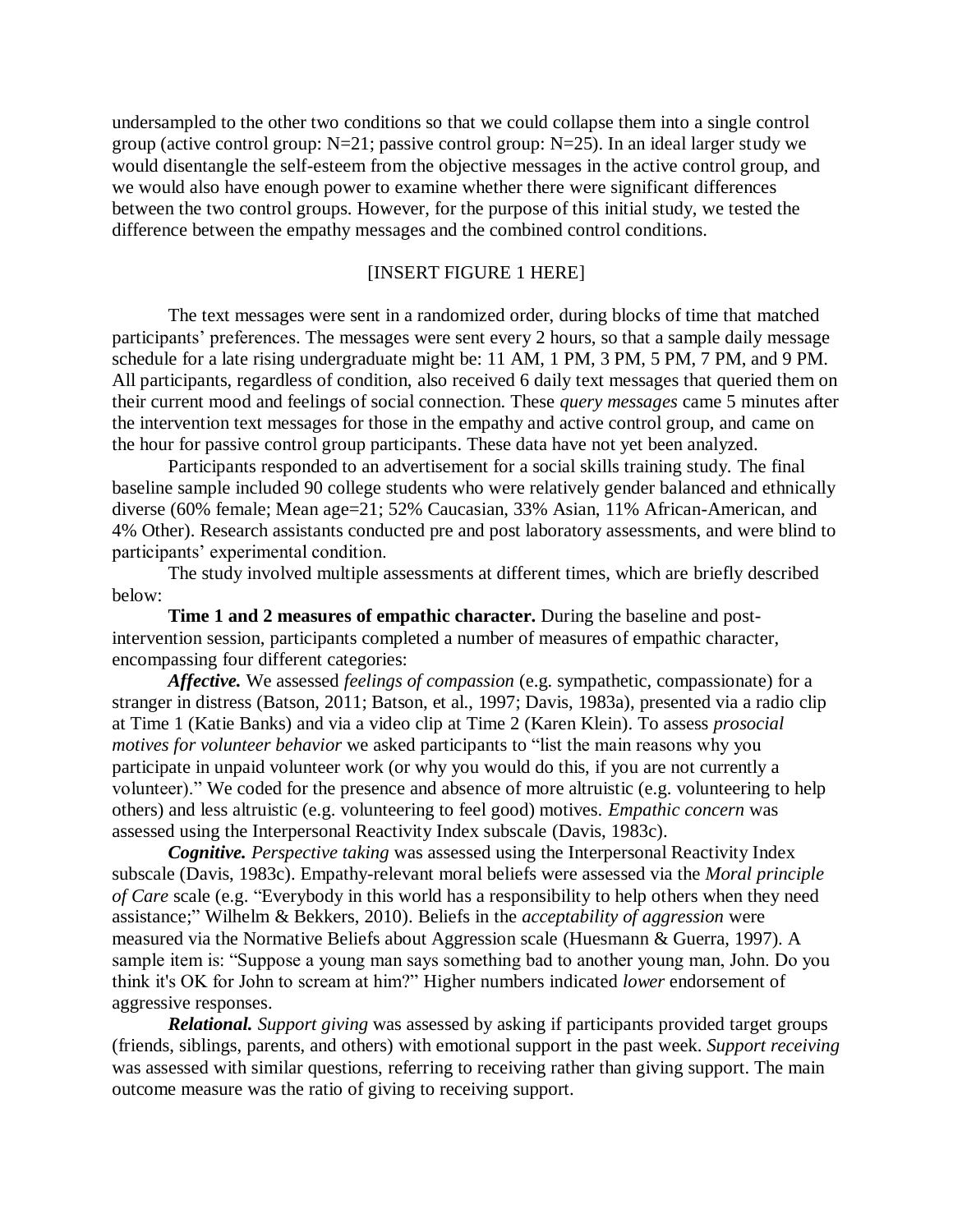*Objective measures.* We assessed *observer-rated empathy* based on research assistant ratings. After interacting with participants, research assistants were asked to rate how empathetic they thought the participant was. We also asked participants to give written responses to three *empathy-relevant scenarios*. For example, in one scenario a friend studied very hard for a test but still received a C-. Participants were asked to report what they would do or say in such a situation. We coded the responses for empathy-related behaviors or emotional responses.

We assessed *baseline (Time 1) prosocial behavior* based on a standardized helping task [\(Batson, 2011;](#page-16-0) [Batson, et al., 1997;](#page-16-14) [Davis, 1983a\)](#page-18-17). At the end of the laboratory session, all participants listened to a short radio program about a young college student, Katie Banks, whose parents had recently died in a car accident, and who now risks dropping out of college because of limited resources to take care of her siblings. Participants were asked to imagine her perspective while listening to the program. They were then given an opportunity to volunteer to help her with fundraising tasks by sending a sealed envelope directly to the local radio station that was helping her. Research assistants were blind to participants' helping behavior.

We assessed *Time 2 prosocial behavior* based on a similar paradigm. However, this time participants (N=83) were asked to watch a short video depicting Karen Klein, a school bus monitor who was bullied by adolescent males on her school bus. This was a real video that was recorded by the actual bullies and then later posted on YouTube. After viewing the video with instructions to take her perspective, participants were given information on an anti-bullying organization, and were then given an opportunity to volunteer for the organization. Again, responses were placed in sealed envelopes to be sent directly to the organization.

**Time 3 prosocial behavior.** At Time 3, which occurred on average 5.8 months after the baseline session, participants were sent a provoking text message from an unknown person. In reality this was from a member of our research team whose phone number did not come up in internet searches. The message simply stated: "*stop txting me u jerk!*" Forty-three participants responded to it, half of them within the first 5 minutes. We recorded the verbatim response and then two members of the research team coded them as aggressive, neutral, or prosocial. Intercoder reliability was high ( $\alpha$ =.95).

**Time 4 prosocial behavior.** At Time 4 (N=60), which occurred on average 6.2 months after the baseline session, participants played an online social dilemma game with another participant in the study. They were told that they would have a chance to earn additional money as a bonus (between \$0 and \$10) for playing an economics game (see Table 2). After giving them general background information about economics games, they were then given the specific instruction to look at the following table and make a decision to either cooperate (1) or defect (0). Prior research has found that people who are randomly assigned to take the perspective of their partner are more likely to cooperate with that specific person [\(Batson & Moran, 1999\)](#page-17-19), but at the expense of contributing to the collective good [\(Batson, et al., 1995\)](#page-16-16).

#### [INSERT TABLE 2 HERE]

#### **Notes on study implementation**

Before presenting the results, it is worth briefly noting some of the obstacles we encountered while trying to collect these data. These are currently barriers to the wider use of such methods, but I hope that this will simply be a historical note at some point in the future. Although we only collected data from 90 participants, rendering it more of a pilot study, it was extremely resource intensive. Besides the principal investigator, it required one full-time staff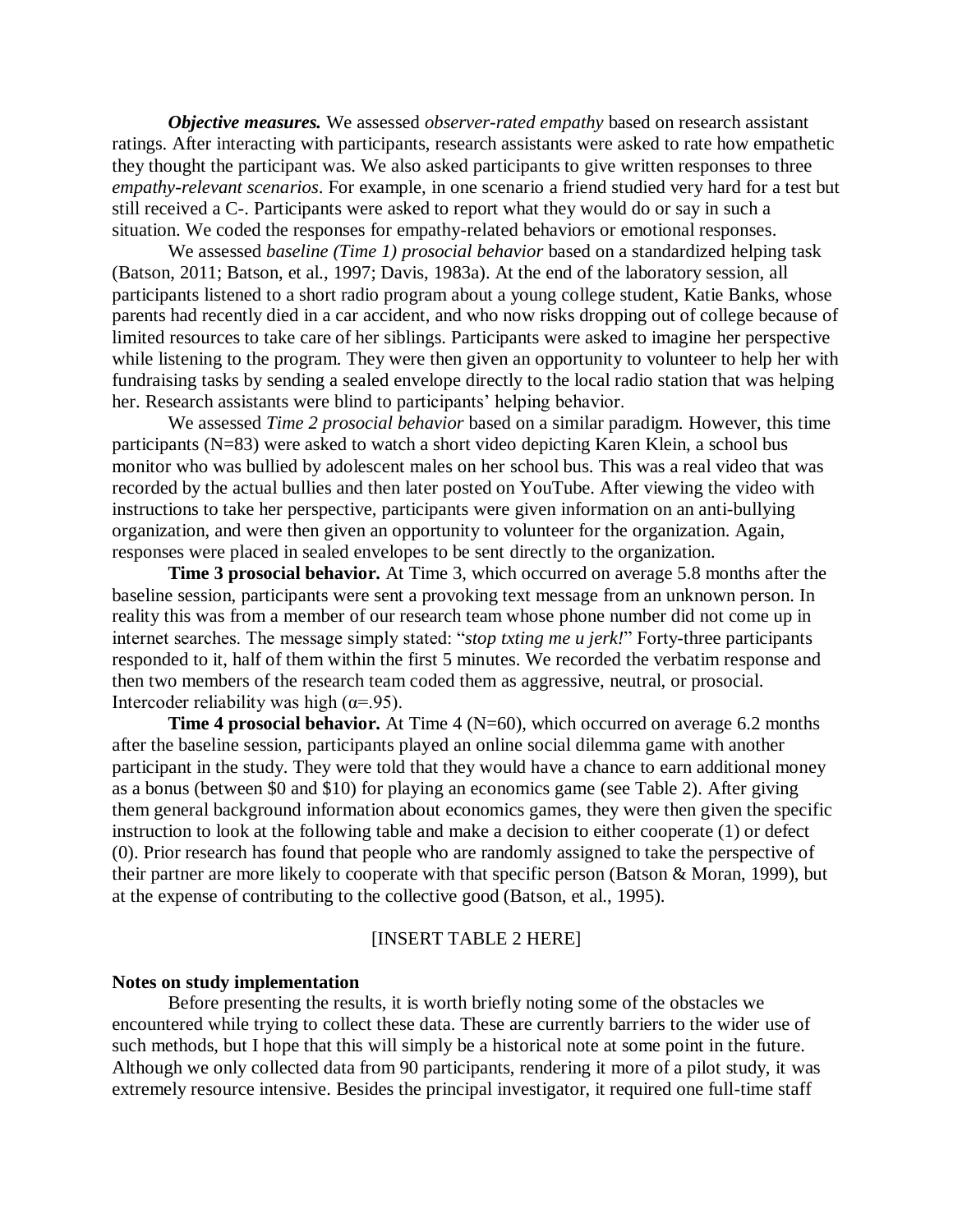member, one computer programmer, and 11 undergraduate research assistants. Scheduling the pre and post sessions separated by a 2 week period proved to be difficult with busy college students, and our follow up success rate seemed to be determined by the time of term, with most drop outs occurring at the end of the academic term. Yet this difficulty is to be expected with pre-post experimental designs.

The major problem that we encountered during this study was the lack of adequate available tools to help administer research studies using mobile technology. This is a problem if researchers want to more widely use this method. After some research on potential programs, we ended up using RedOxygen, which is an internet based program that is intended to be used to send a single message to a large group of cell phone numbers (i.e. spam). We needed to do something different from what the program was designed for: to send and receive a large group of messages to a single cell phone each day for a 14 day period. In order to accomplish our goal, we had to create a computer program that first randomly assigned participants into one of the conditions, then created a randomized order of the text messages for each participant, and then created a customized delivery schedule for each participant. When we ran the program, it logged into RedOxygen and sent the RedOxygen server separate requests for each text message that needed to be sent. This involved 168 text messages sent per participant for the active conditions (6 intervention messages and 6 query messages for 14 days). A separate issue was that the program was not designed for data collection (most spam messengers do not expect responses). Although the program was able to collect the responses, these were spit out as a large text file and took intensive processing in order to be usable data for analyses.

At the time of running the study, there was no known tool that was easy for researchers to use (at the level of Qualtrics, for example) and also had the capability of randomizing participants into experimental conditions. There are a number of studies in public health that use text messaging; however, most of these studies required at least some programming. I now know of a few available programs that are suitable for ecological momentary assessment purposes (i.e. data collection in real time), but only one that has begun beta testing a more user friendly program for ecological momentary interventions (SurveySignal). These programs are described and compared in my recent chapter on mobile-based psychosocial interventions [\(Konrath,](#page-20-14)  [2014a\)](#page-20-14).

Our research team needed to keep track of a large volume of text messages that were both directed to and received from participants, estimated at approximately 20,000 messages in total (not accounting for dropout or missed responses) over the initial 6 month data collection period. Each message cost 10 cents, and they are purchased in large batches. When mobile users fail to receive a spam message, they are unlikely to notice or complain. However, the combination of highly motivated participants and less-than-reliable implementation software meant that a lot of time was spent carefully tracking and double-checking the messages: whether they were actually sent, whether participants actually received them, and whether participants were responding to them. We were careful to be timely whenever there were problems with message delivery, in order to ensure that all participants received the same dosage.

One other point of consideration when running these types of studies is how to properly compensate participants for a study that involved 2 lab visits and 14 days of intensive involvement. We decided on a compensation strategy in which participants received a larger remuneration on the second lab visit compared to the first, to thank them for staying in the study. They also received a small payment each time they responded to a query message and a daily bonus if they responded to all 6 query messages in a single day. We deliberately did not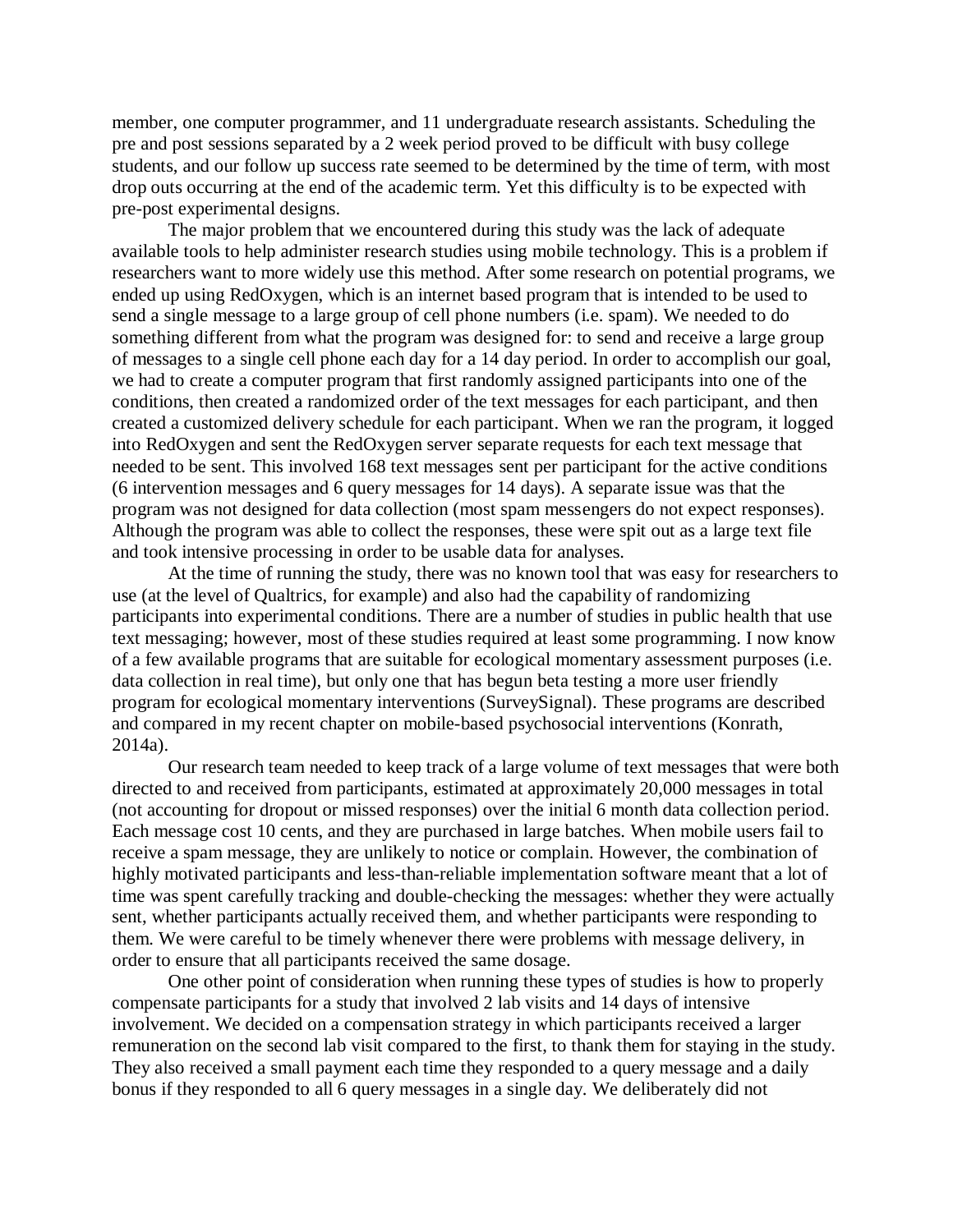incentivize the 6 daily intervention messages in order to limit participants' extrinsic motivation to follow the directions.

# **Study results and interpretation**

### **Engagement metrics and data analyses**

The study's Time 2 dropout rate was less than 8%, with 83 of the original 90 participants returning to the lab for the second time. Of those 83 participants,  $95\%$  (N=79) agreed to be contacted by the research team in the future, and of those 79, 43 participants (54%) responded to the hostile text message from the unknown number (Time 3; covert follow up). Of the 79 participants who agreed to be contacted in the future, 60 participants (76%) completed the online follow-up survey in which they played a social dilemma game (Time 4; overt follow up). On average, included participants responded to 78.2 of the 84 (93%) incentivized query messages that they received across the 14 day period. There was no effect of condition on the number of responses to the query messages. Taken together, these metrics indicate that participants were highly engaged with the program.

To analyze the data, we examined the effect of Condition (empathy versus the collapsed control conditions) and Gender on each of the outcomes, controlling for their baseline scores whenever that was possible. The use of random assignment and the statistical control for baseline scores gives us more confidence that the outcomes we found were not because of differences between the groups at baseline.

### **Results**

As can be seen in Table 3, the question of whether our intervention affected empathic character has a complex answer. Participants who received the empathy-building text messages reported more other-oriented motives for volunteering (i.e. to help) and less self-oriented ones (i.e. to feel good), less beliefs that aggression is an acceptable response (males), and more giving than receiving of social support (males). They also offered more hours of help and had lower feelings of personal distress when exposed to a needy person. Personal distress feelings are typically seen as self-oriented emotional responses, rather than empathic ones [\(Batson, 2011\)](#page-16-0).

In addition, participants in the empathy condition were rated by observers as higher in empathy, showed more emotional empathy in imagined scenarios (e.g. emotional resonance, acknowledging emotion), and responded more prosocially to a stranger who sent them an unprovoked hostile text message six months after the intervention. To us, this response is notable, because the hostile text message was not obviously linked to the study, and it was sent so long after the intervention that it is doubtful that participants were even thinking of the study when they responded.

However, not all of the results were so straightforward. Those in the empathy-building condition also saw themselves as lower in two traits that I consider to be important indicators of empathic character: dispositional empathic concern and the moral principle of care (males). In addition, although they showed more *emotional* empathy in the imagined scenarios, they simultaneously showed less *practical* empathy. So, for example, when they imagined a friend coming to them after a break up, they were more likely to say that they would acknowledge their friend's emotion, but less likely to say that they would offer practical help. Moreover, the empathy-building condition had no effect on dispositional perspective taking, feelings of compassion for a needy person, and the tendency to cooperate with other participants in a social dilemma game on the overt follow up survey six months later.

Overall, on the 15 key measures of empathic character, 9 results were in the expected direction, 3 results were null (possibly because of low power), and 3 results were in the *opposite*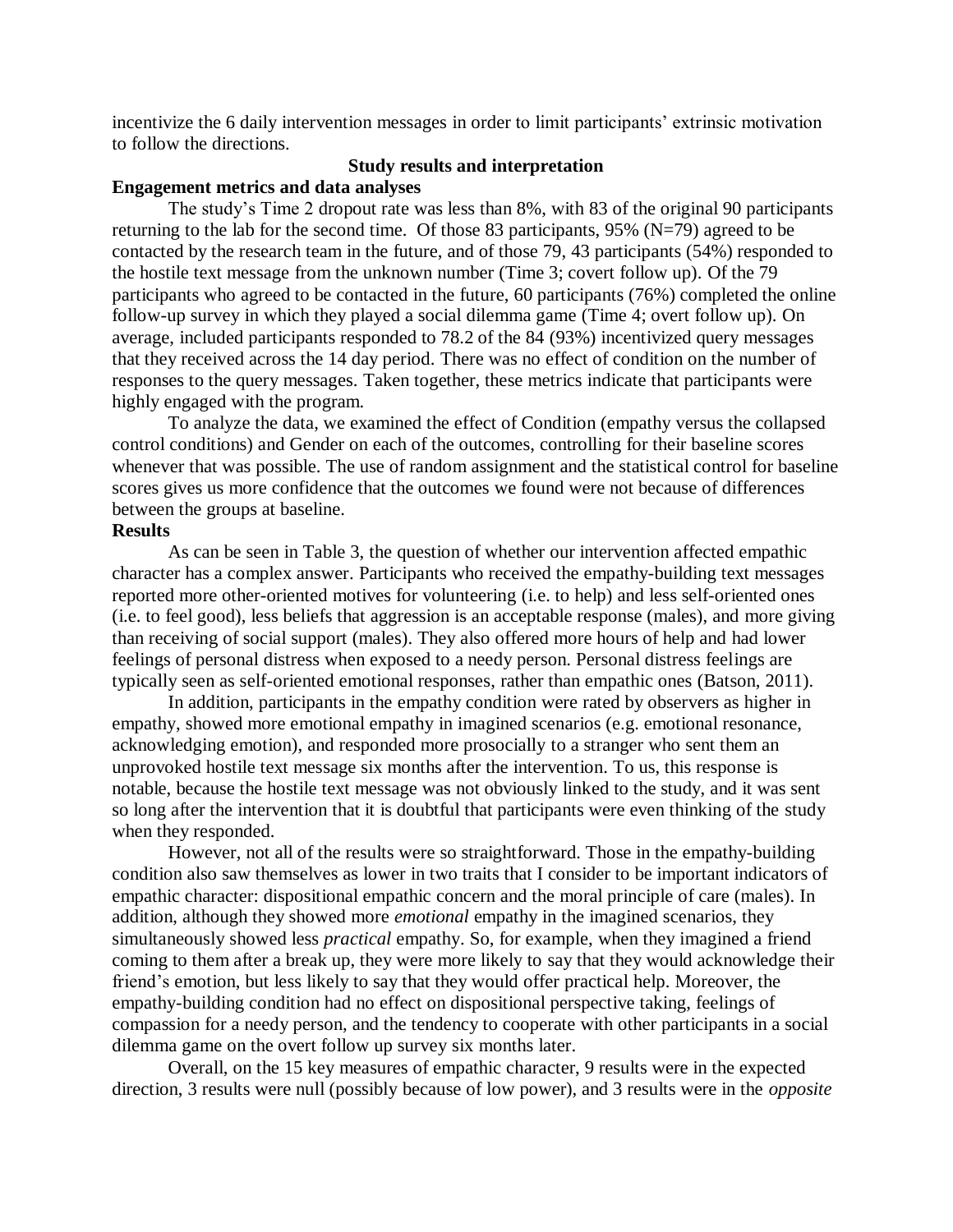direction. A few of the results in the expected direction were only statistically marginal, which may again be because of low statistical power. In addition, some outcomes depended on gender and others did not, and there did not seem to be a clear pattern that could explain these results. Overall, the evidence that the empathy-building text messages increased participants' empathic character is not perfectly clear, but is intriguing for a study with this relatively small sample size.

### [INSERT TABLE 3 HERE]

### **Reflections on the efficacy of the empathy-building intervention**

We are left with similar questions that this chapter began with: can we really teach old dogs new tricks, can leopards change their spots, and do old habits die hard? Did we really change participants' ingrained habits of empathic character after only 2 weeks? The answer is messier than may be desired, and I think this has to do with our definition and measurement of empathic character. We also need to keep in mind that because of the relatively small sample size, the power to detect significant differences is limited.

Still, some overarching patterns can be identified if we carefully examine the results. In Table 4, I attempt to do so by grouping the measures into different categories: observable behaviors, motives, emotional responses, beliefs, self-reported behaviors, and traits. I gave each effect that was in the expected direction a score of 1, each null result a score of 0, and each effect that was in the opposite direction a score of -1. When examining the data from this perspective, it appears that the results depend upon the type of measure that we used to assess empathic character.

### [INSERT TABLE 4 HERE]

The empathy-building text messages most successfully changed observable behaviors. Participants who received the empathy messages were rated by others as more empathic, offered more time to a person in distress, and responded more prosocially after being provoked by a hostile text message 6 months later. There was no effect on their cooperation with another unknown participant in a social dilemma game, yet prior research finds that when people are asked to empathize with a partner, they are more likely to cooperate [\(Batson & Moran, 1999\)](#page-17-19). Our study does not replicate this finding, and it is unclear why this might be the case. It is possible that methodological differences mattered. In prior research, the partner was a person of the same gender and academic major who was supposedly playing the game with participants in a different room. In our study, the partner was less concrete. We told participants that we would randomly match them with another participant who completed the survey either right before or right after them. It is possible that in our study the partner was too psychologically distant to have an emotional impact.

Typically, behavioral outcomes are seen as strong evidence in favor of an intervention compared to other less observable outcomes. But in the case of character traits, behaviors in themselves do not give us enough information. People can act in kind ways for many reasons, including that it makes them look good or makes it more likely that they will get what they want. However, the empathy text messages also changed participants' motives for volunteering (see Tables 3 and 4). Most of the students in the study regularly volunteered for nonprofit organizations, and the two week intervention affected their stated reasons for volunteering, even when controlling for their baseline motives.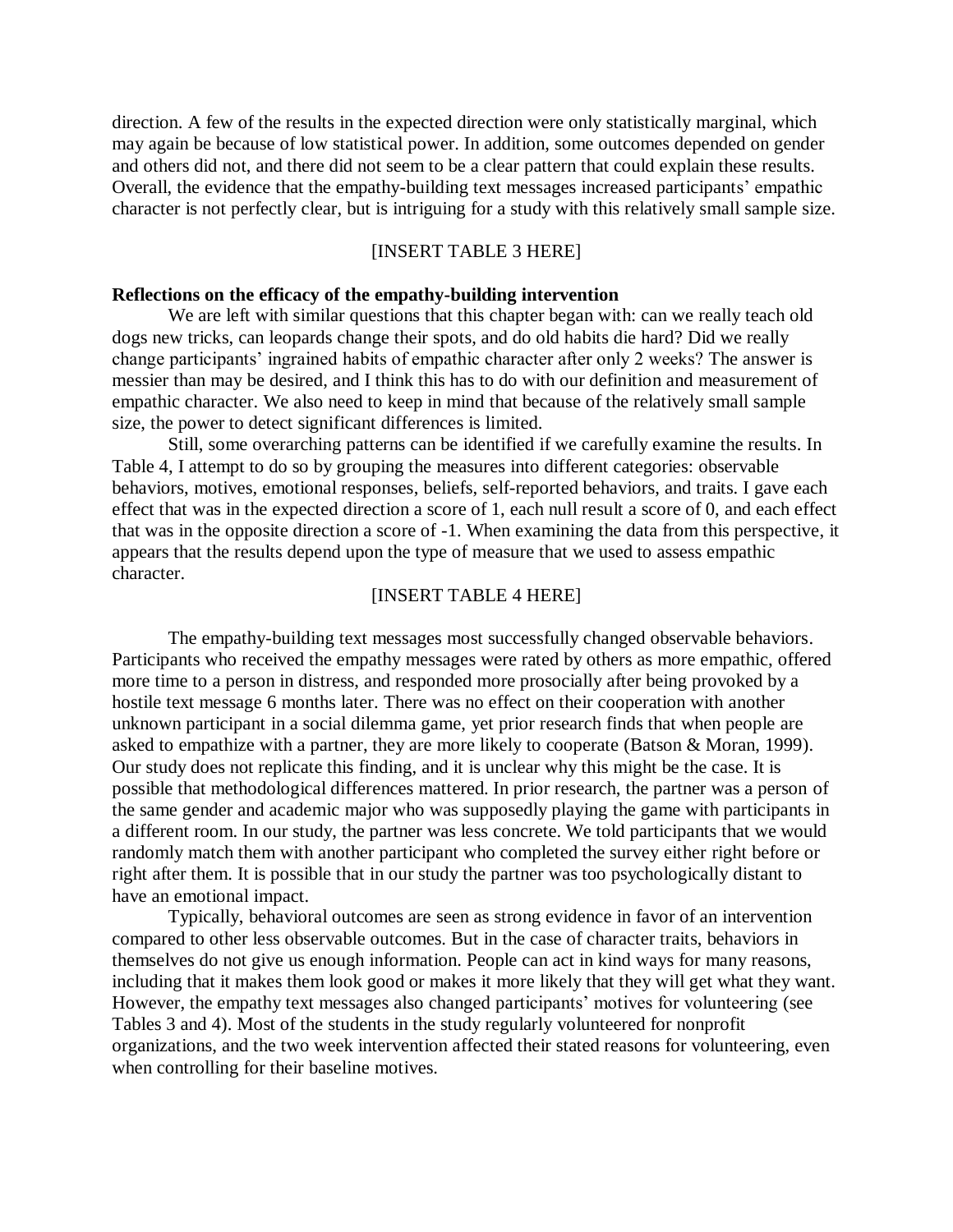The empathy condition also affected emotional aspects of empathy. Participants felt less personal distress when exposed to a needy target, and also imagined that they would experience more emotional empathy when presented with hypothetical scenarios. Yet the empathy condition did not increase participants' feelings of compassion for the needy target. This might have been because all participants were asked to *imagine the target's perspective* while listening to a radio program (Time 1) or watching a video (Time 2). In hindsight, it would have been a better idea to let participants naturally vary in how they responded to the stimuli, but at the time, our rationale was to keep participants' mindset constant while consuming the media clips. Unfortunately, in doing so, we may have increased feelings of compassion to such an extent that any differences between the two experimental groups were erased.

The results for beliefs and self-report behaviors were inconsistent. In terms of beliefs, male participants in the empathy condition were less likely to believe that aggression was an acceptable response, and in terms of self-report behaviors, they reported more giving than receiving transactions in their close social relationships. However, at the same time, those in the empathy condition imagined that they would be *less* likely to offer practical assistance when posed with hypothetical scenarios about someone in need. Instead, they were more likely to offer subtler and more complex emotional responses in these scenarios. This might make sense if we posit that empathic character moves people beyond an obvious checklist of helping behaviors, and more into the imaginative space of people who are in need. This explanation also fits with some of the other results finding that the empathy messages led to more subtle empathic acts. For example, participants in both conditions were *equally likely to help* the needy target, but those in the empathy condition offered *more hours of help* than those in the control conditions. So, rather than simply helping or saying that one would help in an imagined scenario, empathic character may increase the degree of helping (e.g. the number of hours) and the emotional subtlety of it (e.g. feeling with others, acknowledging their emotions).

The most interesting and unexpected finding was that participants who received empathybuilding messages scored *lower* in trait empathic concern and the moral principle of care (males). This went against our predictions, and we can only speculate on potential explanations. First, it is possible that these lower self-perceptions stem from contrast effects (Schwarz & Bless, [1992a,](#page-23-13) [1992b\)](#page-23-14). For example, it is possible that the frequent daily exposure to the high standard of empathy and compassion made participants see themselves as low in empathy and the moral principle to care, even if their behaviors indicated otherwise. At times they may have found the instructions annoying or difficult to perform, and if so, this would have made them conclude that they are not very empathic people. Some research suggests that it is possible to have such lowered self-perceptions even in the presence of increased trait-relevant behaviors. One study, for example, found that when participants were asked to recall 12 instances of their assertiveness, they saw themselves as *less* assertive than those who were asked to recall 6 instances, despite the fact that the first group of participants actually recalled *more* assertive behaviors [\(Schwarz et al.,](#page-23-15)  [1991\)](#page-23-15). Maybe the intensive daily reminders to focus on others made participants in the empathy condition more aware of how they deviate from this high standard.

Second, these unexpected lower self-perceptions in the empathy condition could be explained by frame of reference effects [\(Heine, Lehman, Peng, & Greenholtz, 2002;](#page-19-18) [Schmit,](#page-23-16)  [Ryan, Stierwalt, & Powell, 1995;](#page-23-16) [Wood, Brown, Maltby, & Watkinson, 2012\)](#page-25-6). Perhaps the frequent daily empathy messages made participants shift their beliefs about how empathic most other people are. Participants may have assumed that most people are pretty empathic, habitually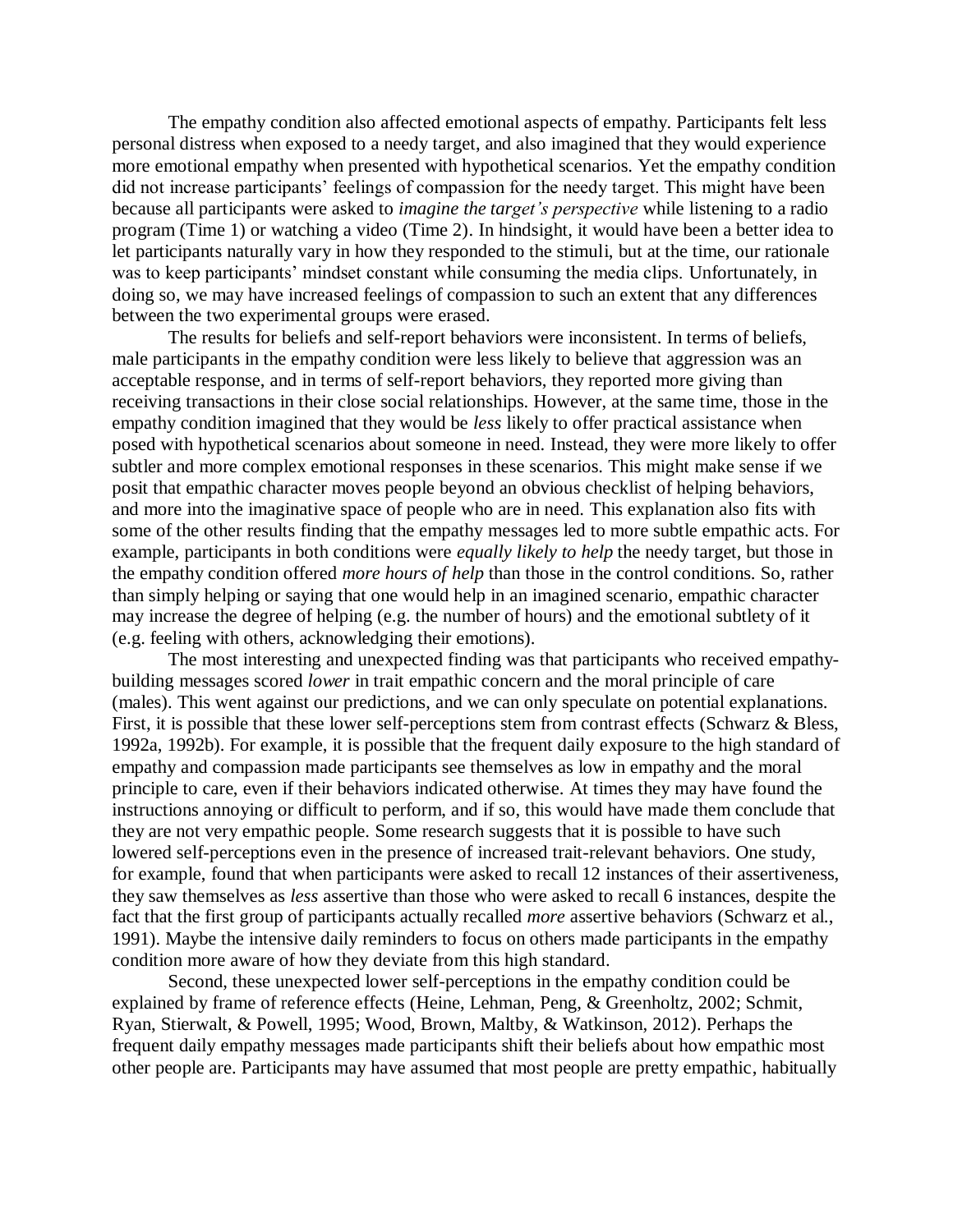focusing on others most of the time each day. If so, participants could plausibly see themselves as less empathic in comparison.

It is worth noting that although these lowered self-perceptions were unexpected, they help to rule out social desirability as an alternative explanation for many of our results. After receiving 6 messages per day telling them to think about and feel for others, it is likely that participants guessed the true purpose of our study. Given this, some might argue that our results can best be explained by the desire to look good to researchers or to themselves. Yet we can rule out such an explanation both because of the low self-perceptions of empathic concern, and also because participants responded more prosocially to a hostile provocation that did not appear to be connected to the study.

#### **Future directions**

Taken together, although we did not have entirely consistent results, the evidence suggests that we were able to 'teach old dogs' at least *some* 'new tricks,' change a few 'spots' on our participants, and at least begin to form new empathic habits among them. This work is only at the beginning stages though, with many potential future directions.

First, in this same dataset, we also assessed psychological well-being and mental health outcomes, and we will be analyzing these data in the months to come. This can help to more clearly determine the causal role of empathy in health and well-being, since most research to date is based on correlational or longitudinal data [\(Konrath & Brown, 2012\)](#page-20-2). Although Batson and his colleagues have convincingly demonstrated that being randomly assigned to an empathic mindset increases altruistically motivated prosocial behaviors [\(Batson, 2011\)](#page-16-0), we know little about the causal relationship between empathy and psychological well-being, mental health, physical health, relationship outcomes, and violence and aggression [\(Konrath & Grynberg,](#page-20-18)  [2013\)](#page-20-18). This empathy-building text message program can thus help to answer a number of important research questions.

Next, we are currently designing future studies with larger and more diverse participant samples. Increasing the sample size will allow us to disentangle the effectiveness of the program relative to different kinds of control groups (e.g. self esteem versus objective versus passive control groups). Expanding this research outside of the domain of privileged college students is another necessary next step. We are currently working with our technology partners to test this program on a large and diverse sample of adolescents. There are a number of other participant groups who could also likely benefit from this program or an adapted version of it: new parents who need help prioritizing the needs of their infants, medical students, who have been shown to decline in empathy during medical school [\(Hojat et al., 2009;](#page-19-19) [Neumann et al., 2011\)](#page-21-17), teachers, whose empathy scores are linked to their students' objective performance [\(Chang, et al., 1981;](#page-17-9) [Waxman, 1983\)](#page-24-6), and other human service professionals.

Given that participants' in the empathy condition saw themselves as less empathic compared to controls, we are also testing dosage levels in our future research. Since it is possible that receiving so many messages per day backfired in terms of self-perceptions, we will be running studies to determine the optimal number of messages per day. For example, we are asking whether we will get similar effects if participants receive fewer messages per day. Indeed, we are even testing whether 1 message per day would be sufficient for character change to occur.

Finally, we are also exploring other mobile-based methods for building empathic character, with support from the John Templeton Foundation. The current text messaging program uses a didactic approach to building habits, but such overt instructions could have the unintended side effect of increasing reactance or disinterest among some people. Thus, we are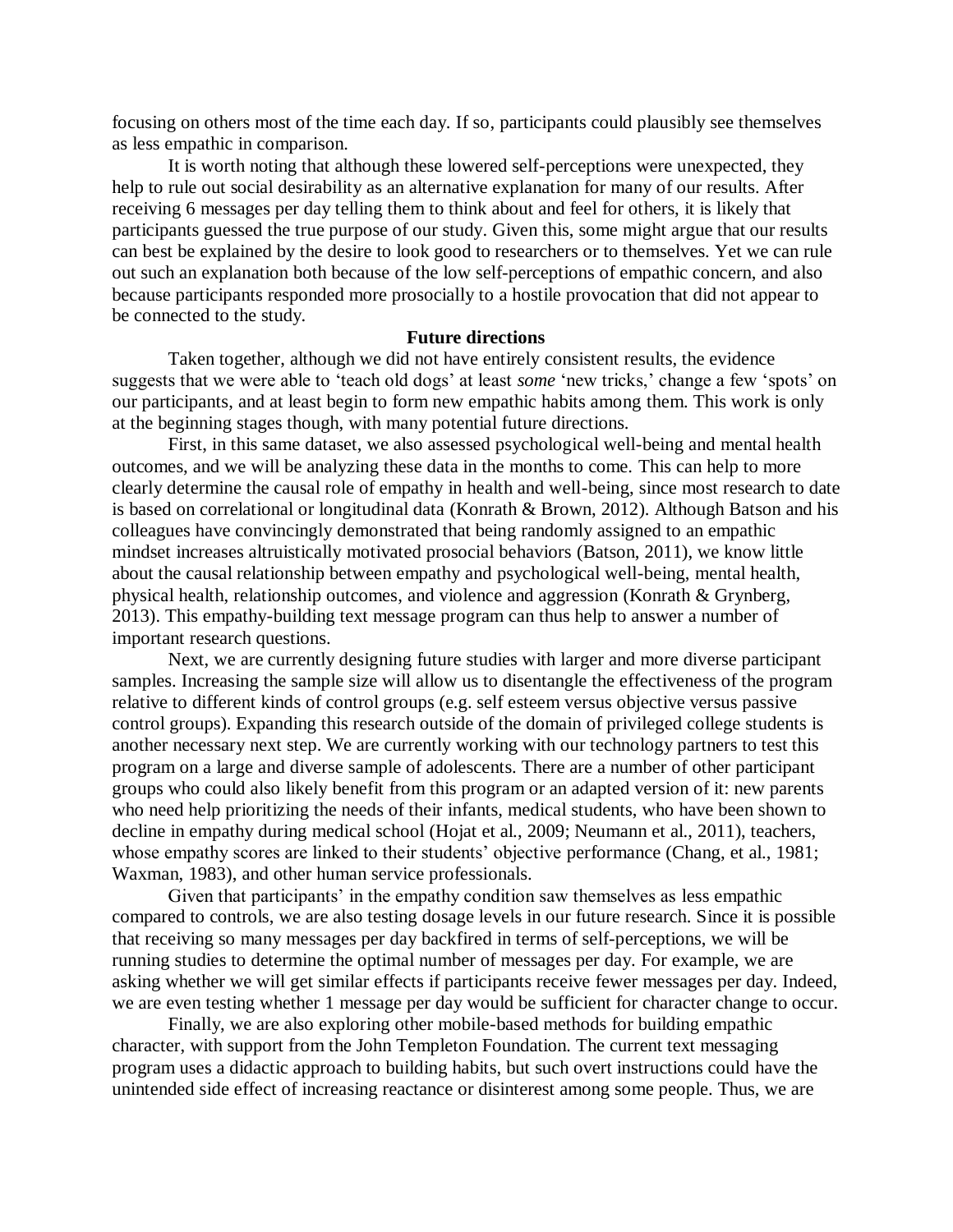also creating a game-based empathy-building smartphone app. Our hope is that the game play is so interesting and enjoyable that developing a set of empathy-related skills is seen as a bonus outcome, rather than the main goal while playing. This philosophy is key to the emerging serious games movement in public health and psychology [\(Baldwin & Dandeneau, 2009\)](#page-16-17).

In future work, I also hope to examine whether the duration of exposure to the empathybuilding program matters. In the current study, participants received the empathy-building messages for a 2 week period. However, in a recent review of the literature, I found that most physical health text messaging interventions were 6 weeks or longer, with some lasting up to 14 months [\(Konrath, 2014a\)](#page-20-14). Although we found that participants responded more prosocially to a hostile text message approximately 6 months after receiving the empathy program, 2 weeks may not be long enough to change a habit on a long term basis. How long should a character change program be? One recent study examined how long it took for a new health behavior to feel automatic, which is one way of characterizing a habit [\(Lally, Van Jaarsveld, Potts, & Wardle,](#page-21-18)  [2010\)](#page-21-18). Participants were asked to carry out a new health behavior of their choice for a period of 84 days (e.g. drink a glass of water with lunch). On average, it took 66 days for automaticity scores to plateau. Considering this, interventions that are 9 weeks or more might be more effective at building habit-like character traits than shorter ones.

### **Conclusion**

This chapter asked whether text messages could make people kinder, but I also hope that readers will see the larger potential of mobile-based interventions in the study of character. Can text messages also make people more honest, more optimistic and hopeful, and more grateful? The current study has implications for these and other character traits, and I recommend that other scholars consider whether it would be useful to develop and test tools that could both build valued character traits, and be used as scientific tools to test hypotheses about those traits. It is currently very difficult to run such studies, and there is a need for user-friendly tools to more easily implement mobile-based interventions in the future.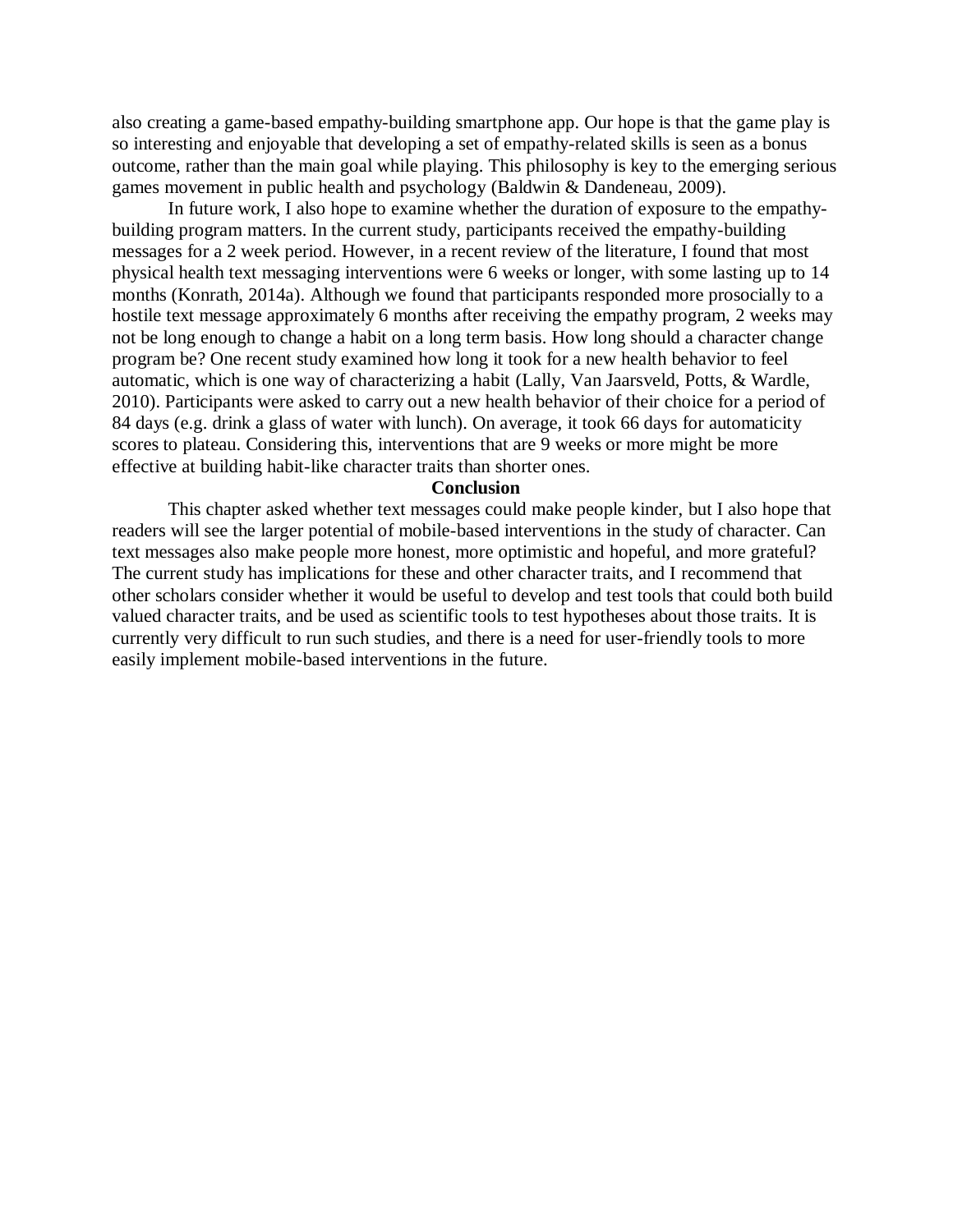### **References**

- <span id="page-16-5"></span>Abelson, J. L., Erickson, T. M., Mayer, S., Crocker, J., Briggs, H., Lopez-Duran, N. L., & Liberzon, I. (2014). Brief cognitive intervention can modulate neuroendocrine stress responses to the Trier Social Stress Test: Buffering effects of a compassionate goal orientation. *Psychoneuroendocrinology, in press*.
- <span id="page-16-12"></span>Abraham, A., Pocheptsova, A., & Ferraro, R. (2012). The effect of mobile phone use on prosocial behavior. *Unpublished manuscript*.
- <span id="page-16-6"></span>Adams, A. (2010). *The relationship among illness representations, risk representations, empathy, and preventive health behaviors.* Psy.D., Marywood University.
- <span id="page-16-13"></span>Always connected: How Smartphones and Social Keep Us Engaged. (2013). *International Data Corporation, Sponsored by Facebook*. Retrieved from https://fbpublic.app.box.com/s/3iq5x6uwnqtq7ki4q8wk.
- <span id="page-16-3"></span>Amato, P. R. (1990). Personality and social network involvement as predictors of helping behavior in everyday life. *Social Psychology Quarterly*, 31-43.
- <span id="page-16-7"></span>Aspy, D. N., & Roebuck, F. N. (1972). An investigation of the relationship between student levels of cognitive functioning and the teacher's classroom behavior. *The Journal of Educational Research*, 365-368.
- <span id="page-16-4"></span>Au, A. M. L., Wong, A. S. K., Lai, M. K., & Chan, C. C. H. (2011). Empathy, coping, social support, and mental health in local and migrant adolescents in Beijing. *International Journal on Disability and Human Development, 10*(3), 173-178. doi: 10.1515/ijdhd.2011.030
- <span id="page-16-17"></span>Baldwin, M. W., & Dandeneau, S. D. (2009). Putting Social Psychology into Serious Games. *Social and Personality Psychology Compass, 3*(4), 547-565.
- <span id="page-16-15"></span>Balliet, D. (2009). Communication and cooperation in social dilemmas: A meta-analytic review. *Journal of Conflict Resolution*.
- <span id="page-16-2"></span>Bar-Tal, D., & Raviv, A. (1979). Consistency of helping-behavior measures. *Child Development*, 1235-1238.
- <span id="page-16-10"></span>Barak, A., Engle, C., Katzir, L., & Fisher, W. A. (1987). Increasing the level of empathic understanding by means of a game. *Simulation & Gaming, 18*(4), 458-470.
- <span id="page-16-1"></span>Barkai, J., & Fine, V. (1983). Empathy training for lawyers and students. *Southwestern University Law Review, 13*, 505-529.
- <span id="page-16-9"></span>Barnett, M. A. (1984). Similarity of experience and empathy in preschoolers. *The Journal of genetic psychology, 145*(2), 241-250.
- <span id="page-16-11"></span>Barnett, M. A., Howard, J. A., Melton, E. M., & Dino, G. A. (1982). Effect of inducing sadness about self or other on helping behavior in high-and low-empathic children. *Child Development*, 920-923.
- <span id="page-16-8"></span>Baron, R. A. (1997). The sweet smell of... helping: Effects of pleasant ambient fragrance on prosocial behavior in shopping malls. *Personality and Social Psychology Bulletin, 23*, 498-503.
- <span id="page-16-0"></span>Batson, C. D. (2011). *Altruism in humans*: Oxford University Press.
- <span id="page-16-16"></span>Batson, C. D., Batson, J. G., Todd, R. M., Brummett, B. H., Shaw, L. L., & Aldeguer, C. M. (1995). Empathy and the collective good: Caring for one of the others in a social dilemma. *Journal of Personality and Social Psychology, 68*(4), 619.
- <span id="page-16-14"></span>Batson, C. D., Early, S., & Salvarani, G. (1997). Perspective taking: Imagining how another feels versus imaging how you would feel. *Personality and Social Psychology Bulletin, 23*(7), 751-758.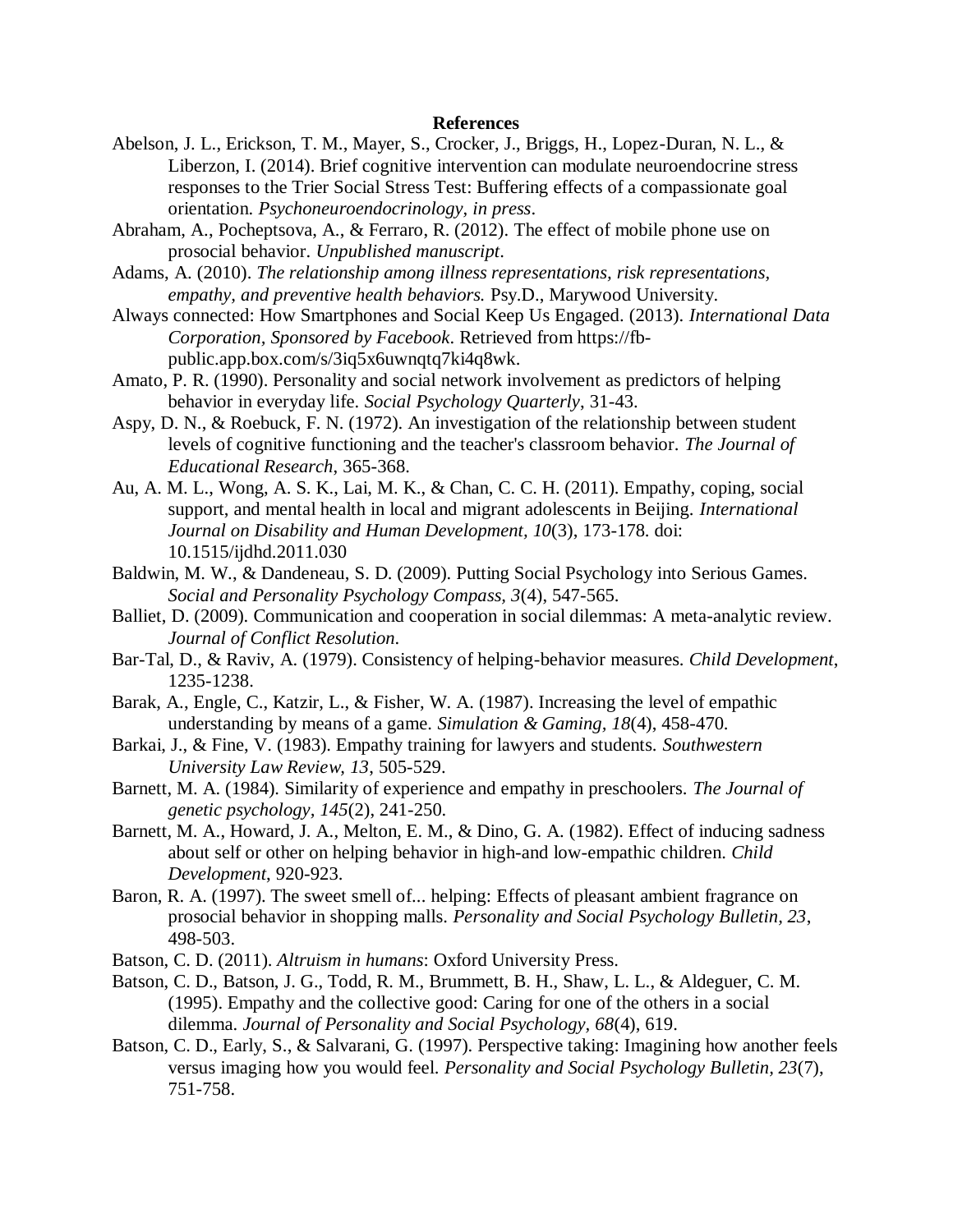- <span id="page-17-19"></span>Batson, C. D., & Moran, T. (1999). Empathy-induced altruism in a prisoner's dilemma. *European Journal of Social Psychology, 29*(7), 909-924.
- <span id="page-17-8"></span>Beck, R. S., Daughtridge, R., & Sloane, P. D. (2002). Physician-patient communication in the primary care office: a systematic review. *The Journal of the American Board of Family Practice, 15*(1), 25-38.
- <span id="page-17-3"></span>Bekkers, R. (2005). Participation in voluntary associations: Relations with resources, personality, and political values. *Political Psychology, 26*(3), 439-454.
- <span id="page-17-4"></span>Bekkers, R. (2006). Traditional and health-related philanthropy: The role of resources and personality. *Social psychology quarterly, 69*(4), 349-366.
- <span id="page-17-6"></span>Bierhoff, H. W., Klein, R., & Kramp, P. (1991). Evidence for the altruistic personality from data on accident research. *Journal of Personality, 59*(2), 263-280.
- <span id="page-17-1"></span>Borman, W. C., Penner, L. A., Allen, T. D., & Motowidlo, S. J. (2001). Personality predictors of citizenship performance. *International Journal of Selection and Assessment, 9*(1‐2), 52- 69.
- <span id="page-17-13"></span>Brehm, S. S., Fletcher, B. L., & West, V. (1981). Effects of empathy instructions on first-grader's liking of other people. *Child Study Journal*.
- <span id="page-17-14"></span>Bryan, J. H., & Walbek, N. H. (1970). Preaching and practicing generosity: Children's actions and reactions. *Child Development*, 329-353.
- <span id="page-17-7"></span>Burtson, P. L., & Stichler, J. F. (2010). Nursing work environment and nurse caring: relationship among motivational factors. *Journal of Advanced Nursing, 66*(8), 1819-1831. doi: 10.1111/j.1365-2648.2010.05336.x
- <span id="page-17-0"></span>Buss, D. M., & Barnes, M. (1986). Preferences in human mate selection. *Journal of Personality and Social Psychology, 50*(3), 559.
- <span id="page-17-2"></span>Carlo, G., Okun, M. A., Knight, G. P., & de Guzman, M. R. T. (2005). The interplay of traits and motives on volunteering: agreeableness, extraversion and prosocial value motivation. *Personality and Individual Differences, 38*(6), 1293-1305.
- <span id="page-17-15"></span>Carpenter, C. J. (2012). Narcissism on Facebook: Self-promotional and anti-social behavior. *Personality and Individual Differences, 52*(4), 482-486. doi: <http://dx.doi.org/10.1016/j.paid.2011.11.011>
- <span id="page-17-18"></span>Center, P. (2012). [http://pewinternet.org/Commentary/2012/February/Pew-Internet-Mobile.aspx.](http://pewinternet.org/Commentary/2012/February/Pew-Internet-Mobile.aspx)
- <span id="page-17-9"></span>Chang, A. F., Berger, S. E., & Chang, B. (1981). The relationship of student self-esteem and teacher empathy to classroom learning. *Psychology: A Journal of Human Behavior*.
- <span id="page-17-5"></span>Clary, E. G., Snyder, M., & Stukas, A. A. (1996). Volunteers' motivations: Findings from a national survey. *Nonprofit and Voluntary Sector Quarterly, 25*(4), 485-505.
- <span id="page-17-10"></span>Coffman, S. L. (1981). Empathy as a relevant instructor variable in the experiential classroom. *Group & Organization Management, 6*(1), 114-120.
- <span id="page-17-17"></span>Cole-Lewis, H., & Kershaw, T. (2010). Text messaging as a tool for behavior change in disease prevention and management. *Epidemiologic reviews, 32*(1), 56-69.
- <span id="page-17-16"></span>Coyne, S. M., Stockdale, L., Busby, D., Iverson, B., & Grant, D. M. (2011). "I luv u:)!": A Descriptive Study of the Media Use of Individuals in Romantic Relationships. *Family Relations, 60*(2), 150-162.
- <span id="page-17-12"></span>Darley, J. M., & Batson, C. D. (1973). " From Jerusalem to Jericho": A study of situational and dispositional variables in helping behavior. *Journal of Personality and Social Psychology, 27*(1), 100.
- <span id="page-17-11"></span>Davis, M. (1980). A multidimensional approach to individual differences in empathy. *JSAS Catalog of Selected Documents in Psychology, 10*(85).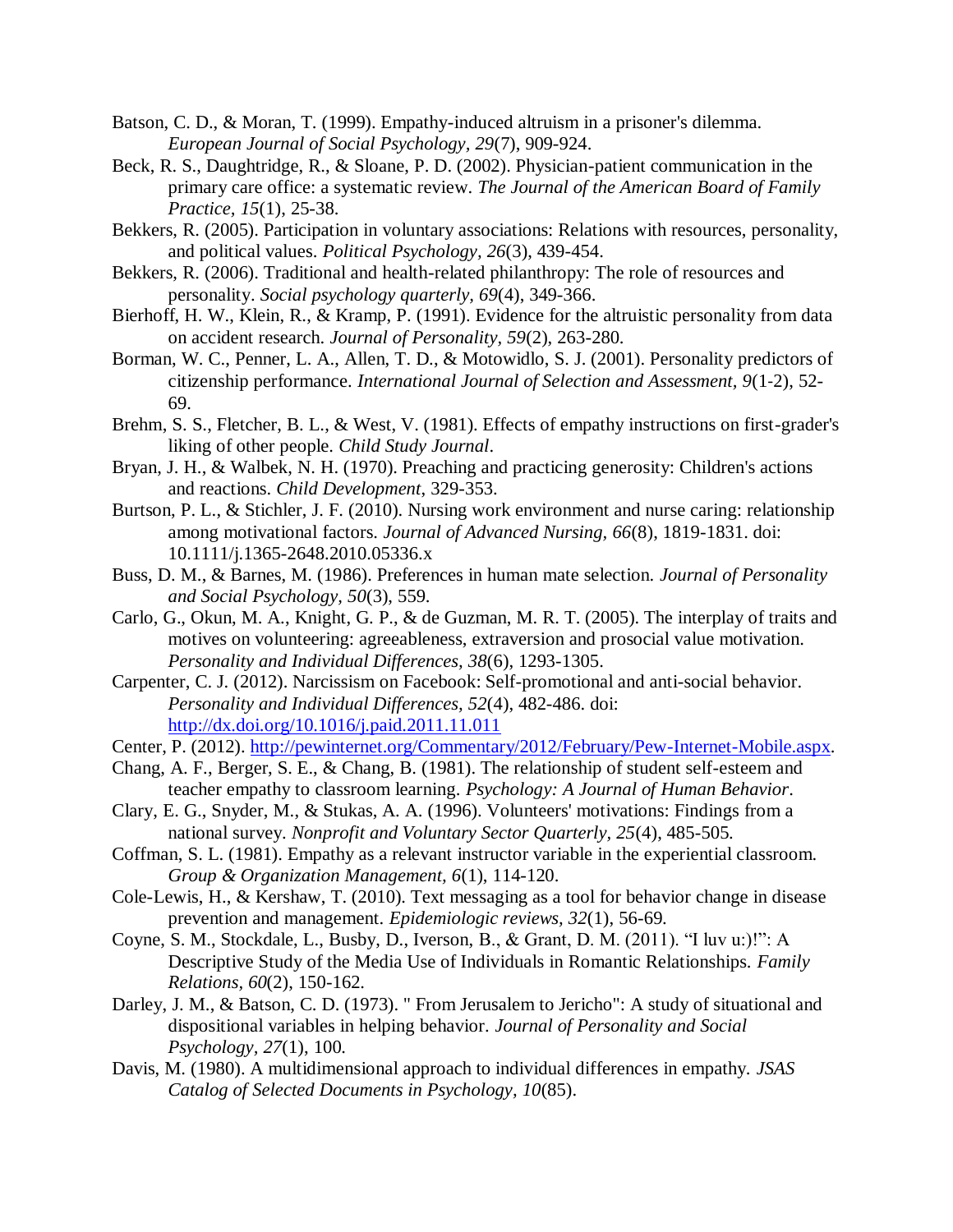- <span id="page-18-17"></span>Davis, M. (1983a). The effects of dispositional empathy on emotional reactions and helping: A multidimensional approach. *Journal of Personality, 51*(2), 167-184.
- <span id="page-18-2"></span>Davis, M. (1983b). Empathic Concern and the Muscular Dystrophy Telethon Empathy as a Multidimensional Construct. *Personality and Social Psychology Bulletin, 9*(2), 223-229.
- <span id="page-18-0"></span>Davis, M. (1983c). Measuring individual differences in empathy: Evidence for a multidimensional approach. *Journal of Personality and Social Psychology, 44*(1), 113- 126. doi: 10.1037/0022-3514.44.1.113
- <span id="page-18-9"></span>Davis, M., & Franzoi, S. L. (1991). Stability and change in adolescent self-consciousness and empathy. *Journal of Research in Personality, 25*(1), 70-87.
- <span id="page-18-1"></span>Davis, M., & Kraus, L. (1997). Personality and empathic accuracy. In W. Ickes (Ed.), *Empathic accuracy*. New York, NY: Guilford Press.
- <span id="page-18-8"></span>Davis, M., Luce, C., & Kraus, S. J. (1994). The heritability of characteristics associated with dispositional empathy. *Journal of Personality, 62*(3), 369-391.
- <span id="page-18-7"></span>Derksen, F., Bensing, J., & Lagro-Janssen, A. (2013). Effectiveness of empathy in general practice: a systematic review. *British Journal of General Practice, 63*(606), e76-e84.
- <span id="page-18-14"></span>Dey, A. K., Wac, K., Ferreira, D., Tassini, K., Hong, J.-H., & Rojas, J. (2011). Getting closer: an empirical investigation of the proximity of user to their smart phones. *Ubicomp*, 163-172.
- <span id="page-18-6"></span>Dillon, M., & Wink, P. (2007). *In the course of a lifetime: Tracing religious belief, practice, and change* Berkeley and Los Angeles, California: University of California Press.
- <span id="page-18-5"></span>Dyrbye, L. N., Massie, F. S., Eacker, A., Harper, W., Power, D., Durning, S. J., . . . Shanafelt, T. D. (2010). Relationship Between Burnout and Professional Conduct and Attitudes Among US Medical Students. *JAMA: The Journal of the American Medical Association, 304*(11), 1173-1180. doi: 10.1001/jama.2010.1318
- <span id="page-18-10"></span>Eisenberg, N., Carlo, G., Murphy, B., & Court, P. (1995). Prosocial development in late adolescence: a longitudinal study. *Child Development, 66*(4), 1179-1197.
- <span id="page-18-11"></span>Eisenberg, N., Guthrie, I. K., Cumberland, A., Murphy, B. C., Shepard, S. A., Zhou, Q., & Carlo, G. (2002). Prosocial development in early adulthood: a longitudinal study. *Journal of Personality and Social Psychology, 82*(6), 993.
- <span id="page-18-13"></span>Eisenberg, N., Guthrie, I. K., Murphy, B. C., Shepard, S. A., Cumberland, A., & Carlo, G. (1999). Consistency and development of prosocial dispositions: A longitudinal study. *Child Development, 70*(6), 1360-1372.
- <span id="page-18-3"></span>Eisenberg, N., & Miller, P. A. (1987). The relation of empathy to prosocial and related behaviors. *Psychological Bulletin, 101*(1), 91.
- <span id="page-18-16"></span>Eisenberg, N., Miller, P. A., Schaller, M., Fabes, R. A., Fultz, J., Shell, R., & Shea, C. L. (1989). The role of sympathy and altruistic personality traits in helping: A reexamination. *Journal of Personality, 57*(1), 41-67.
- <span id="page-18-12"></span>Eisenberg, N., Shell, R., Pasternack, J., Lennon, R., Beller, R., & Mathy, R. M. (1987). Prosocial development in middle childhood: A longitudinal study. *Developmental Psychology, 23*(5), 712.
- <span id="page-18-15"></span>Ericsson, K. A. (2006). The influence of experience and deliberate practice on the development of superior expert performance. *The Cambridge handbook of expertise and expert performance*, 683-703.
- <span id="page-18-4"></span>Fagin-Jones, S., & Midlarsky, E. (2007). Courageous altruism: Personal and situational correlates of rescue during the Holocaust. *The Journal of Positive Psychology, 2*(2), 136- 147.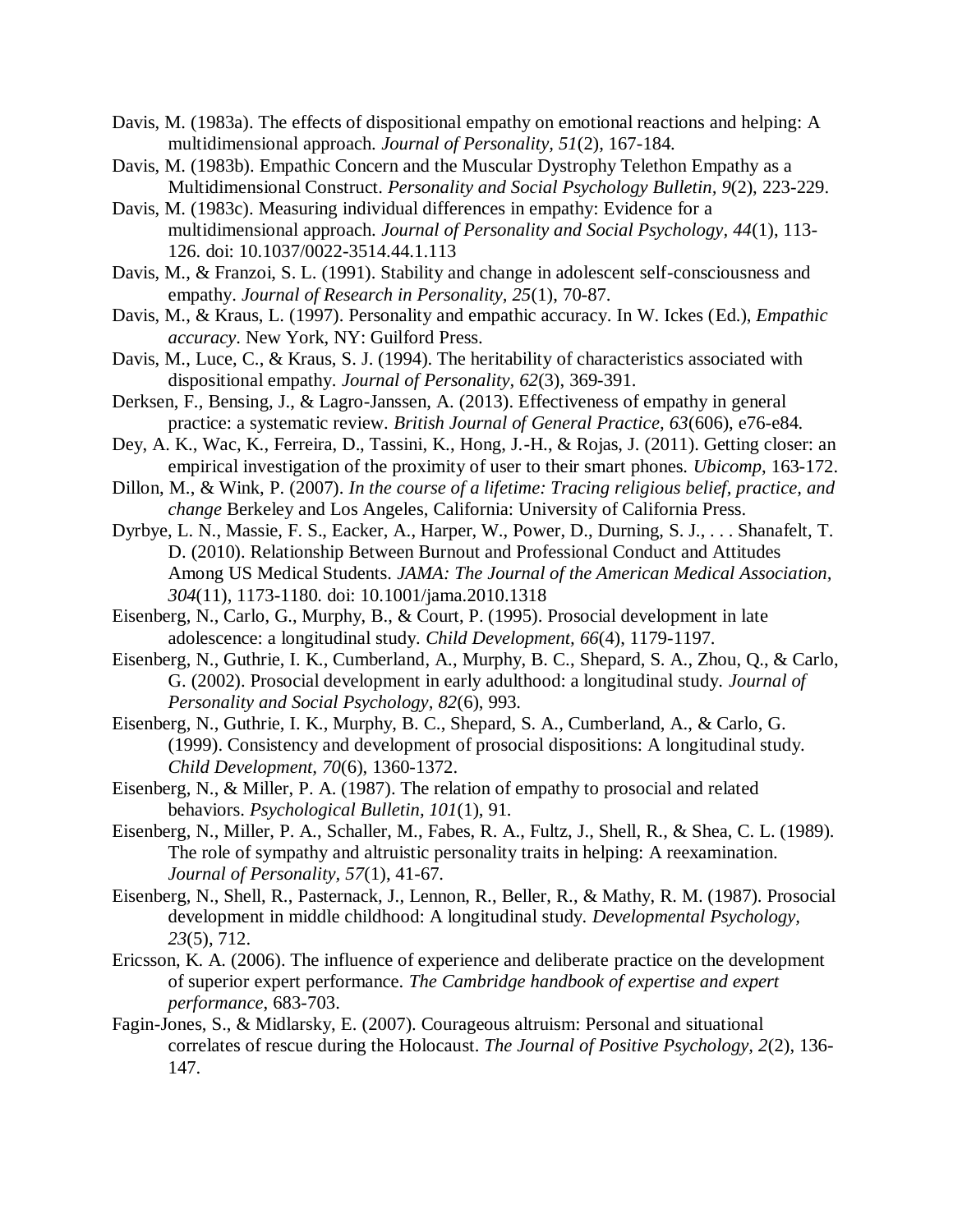- <span id="page-19-11"></span>Faulkner, X., & Culwin, F. (2005). When fingers do the talking: a study of text messaging. *Interacting with computers, 17*(2), 167-185.
- <span id="page-19-9"></span>Feshbach, N. (1984). Empathy, empathy training and the regulation of aggression in elementary school children *Aggression in children and youth* (pp. 192-208): Springer.
- <span id="page-19-10"></span>Feshbach, N., & Konrad, R. (2001). Modifying aggression and social prejudice *Prevention and Control of Aggression and the Impact on its Victims* (pp. 355-360): Springer.
- <span id="page-19-12"></span>Fiordelli, M., Diviani, N., & Schulz, P. J. (2013). Mapping mHealth research: a decade of evolution. *Journal of medical Internet research, 15*(5).
- <span id="page-19-13"></span>Fjeldsoe, B. S., Marshall, A. L., & Miller, Y. D. (2009). Behavior change interventions delivered by mobile telephone short-message service. *American journal of preventive medicine, 36*(2), 165.
- <span id="page-19-16"></span>Galinsky, A. D., Maddux, W. W., Gilin, D., & White, J. B. (2008). Why It Pays to Get Inside the Head of Your Opponent The Differential Effects of Perspective Taking and Empathy in Negotiations. *Psychological Science, 19*(4), 378-384.
- <span id="page-19-0"></span>Goldstein, T. R., & Winner, E. (2012). Enhancing empathy and theory of mind. *Journal of Cognition and Development, 13*(1), 19-37.
- <span id="page-19-7"></span>Grühn, D., Rebucal, K., Diehl, M., Lumley, M., & Labouvie-Vief, G. (2008). Empathy across the adult lifespan: Longitudinal and experience-sampling findings. *Emotion, 8*(6), 753.
- <span id="page-19-2"></span>Hartshorne, H., May, M. A., & Maller, J. (1928-30). *Studies in the nature of character*. New York: The Macmillan Company.
- <span id="page-19-18"></span>Heine, S. J., Lehman, D. R., Peng, K., & Greenholtz, J. (2002). What's wrong with cross-cultural comparisons of subjective Likert scales?: The reference-group effect. *Journal of Personality and Social Psychology, 82*(6), 903.
- <span id="page-19-14"></span>Herbert, L., Owen, V., Pascarella, L., & Streisand, R. (2013). Text Message Interventions for Children and Adolescents with Type 1 Diabetes: A Systematic Review. *Diabetes technology & therapeutics, 15*(5), 362-370.
- <span id="page-19-5"></span>Ho, S. S., Konrath, S., Brown, S., & Swain, J. E. (2014). Empathy and stress related neural responses in maternal decision making. *Front Neurosci, 8*, 152. doi: 10.3389/fnins.2014.00152
- <span id="page-19-15"></span>Hodges, S. D., & Wegner, D. M. (1997). Automatic and controlled empathy. *Empathic accuracy*, 311-339.
- <span id="page-19-19"></span>Hojat, M., Vergare, M. J., Maxwell, K., Brainard, G., Herrine, S. K., Isenberg, G. A., . . . Gonnella, J. S. (2009). The Devil is in the Third Year: A Longitudinal Study of Erosion of Empathy in Medical School. *Academic Medicine, 84*(9), 1182-1191 1110.1097/ACM.1180b1013e3181b1117e1155.
- <span id="page-19-17"></span>Huesmann, L. R., & Guerra, N. G. (1997). Children's normative beliefs about aggression and aggressive behavior. *Journal of Personality and Social Psychology, 72*(2), 408.
- <span id="page-19-3"></span>Huston, T. L., Ruggiero, M., Conner, R., & Geis, G. (1981). Bystander intervention into crime: A study based on naturally-occurring episodes. *Social psychology quarterly*, 14-23.
- <span id="page-19-1"></span>Ickes, W. (1997). *Empathic Accuracy*. New York: The Guilford Press.
- <span id="page-19-8"></span>Ickes, W., & Simpson, J. A. (2008). Motivational Aspects of Empathic Accuracy. *Blackwell Handbook of Social Psychology: Interpersonal processes, 2*, 229.
- <span id="page-19-6"></span>Ironson, G. (2007). Altruism and Health in HIV. In S. Post (Ed.), *Altruism and Health* (pp. 70- 81). New York, NY: Oxford University Press.
- <span id="page-19-4"></span>Ironson, G., Solomon, G., Balbin, E., O'Cleirigh, C., George, A., Kumar, M., . . . Woods, T. (2002). The Ironson-Woods spirituality/religiousness index is associated with long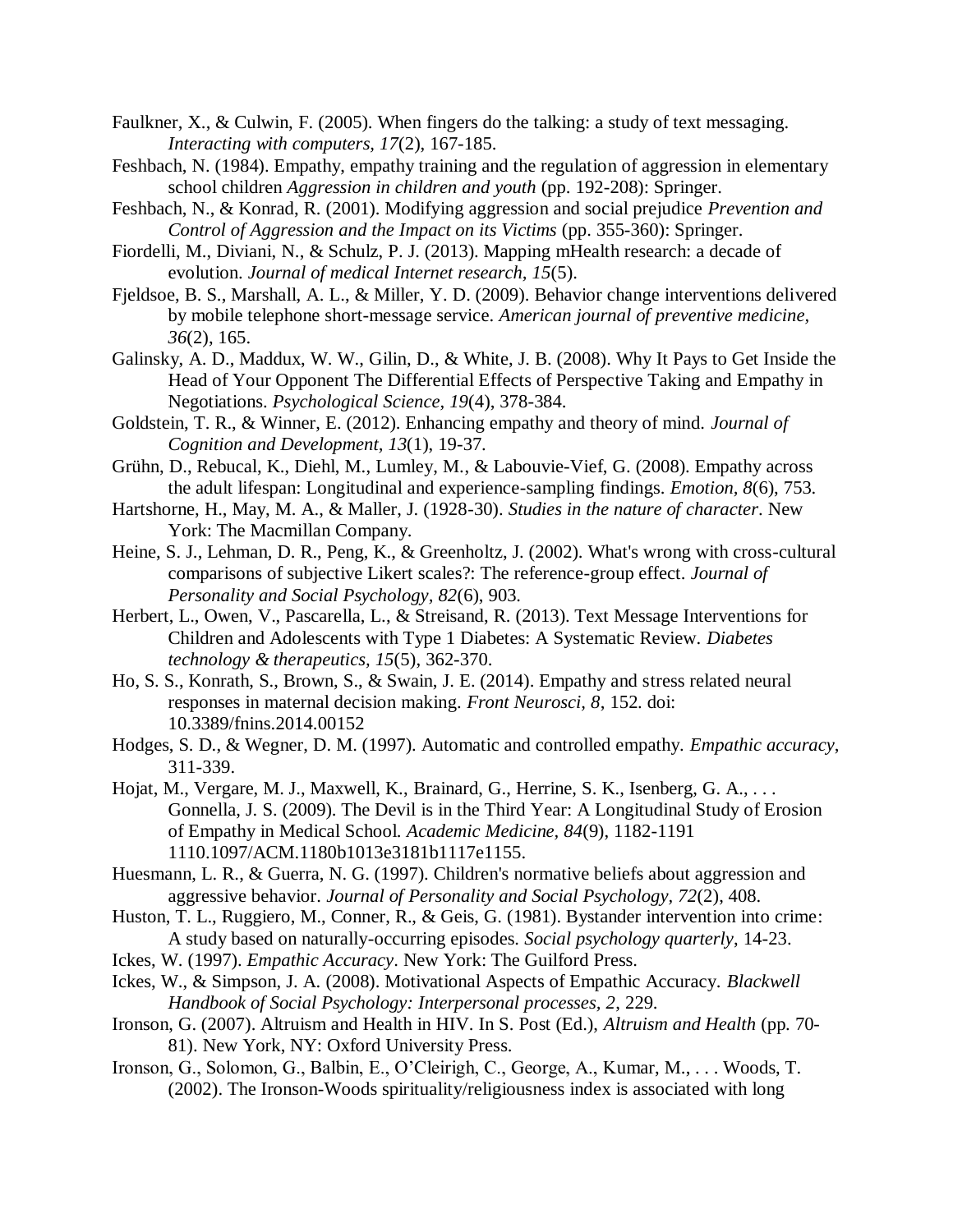survival, health behaviors, less distress, and low cortisol in people with HIV/AIDS. *Annals of Behavioral Medicine, 24*(1), 34-48. doi: 10.1207/s15324796abm2401\_05

- <span id="page-20-5"></span>Isen, A., Horn, N., & Rosenhan, D. (1973). Effects of success and failure on children's generosity. *Journal of Personality and Social Psychology, 27*(2), 239-247.
- <span id="page-20-6"></span>Isen, A., & Levin, P. (1972). Effect of feeling good on helping: Cookies and kindness. *Journal of Personality and Social Psychology, 21*(3), 384-388.
- <span id="page-20-3"></span>Kalliopuska, M. (1992). Attitudes towards health, health behaviour, and personality factors among school students very high on empathy. *Psychological Reports, 70*(3), 1119-1122.
- <span id="page-20-0"></span>Kerber, K. W. (1984). The perception of nonemergency helping situations: Costs, rewards, and the altruistic personality. *Journal of Personality, 52*(2), 177-187.
- <span id="page-20-8"></span>Klein, K. J., & Hodges, S. D. (2001). Gender differences, motivation, and empathic accuracy: When it pays to understand. *Personality and Social Psychology Bulletin, 27*(6), 720-730.
- <span id="page-20-10"></span>Koestner, R., Franz, C., & Weinberger, J. (1990). The family origins of empathic concern: A 26 year longitudinal study. *Journal of Personality and Social Psychology, 58*(4), 709.
- <span id="page-20-11"></span>Kohn, A. (1991). *Caring kids: The role of the schools*: Phi Delta Kappan.
- <span id="page-20-13"></span>Konrath, S. (2012). The empathy paradox: Increasing disconnection in the age of increasing connection. In R. Luppicini (Ed.), *Handbook fo Research on Technoself: Identity in a Technological Society* (pp. 204-228). Hershey, PA: IGI Global.
- <span id="page-20-14"></span>Konrath, S. (2014a). Positive technology: Using mobile phones for psychosocial interventions. In Z. Yan (Ed.), *Encyclopedia of Mobile Phone Behavior, in press*: IGI Global.
- <span id="page-20-17"></span>Konrath, S. (2014b). Social Support. In A. T. Scull (Ed.), *Cultural Sociology of Mental Illness: An A-to-Z Guide*: SAGE Publications.
- <span id="page-20-2"></span>Konrath, S., & Brown, S. L. (2012). The effects of giving on givers. In N. Roberts & M. Newman (Eds.), *Handbook of Health and Social Relationships*: American Psychological Association.
- <span id="page-20-16"></span>Konrath, S., Bushman, B., & Campbell, W. K. (2006). Attenuating the link between threatened egotism and aggression. *Psychological Science, 17*(11), 995-1001. doi: PSCI1818 [pii]10.1111/j.1467-9280.2006.01818.x
- <span id="page-20-12"></span>Konrath, S., Chopik, W., Hsing, C., & O'Brien, E. (2014). Changes in attachment style in American college students over time: A meta-analysis. *Personality and Social Psychology Review, in press*.
- <span id="page-20-15"></span>Konrath, S., & Fuhrel-Forbis, A. (2011a). Motives for volunteering predict volunteering regularity and frequency. *Manuscript in progress.*
- <span id="page-20-4"></span>Konrath, S., & Fuhrel-Forbis, A. (2011b). Self-rated caring traits are associated with lower mortality in older adults. *unpublished data*.
- <span id="page-20-18"></span>Konrath, S., & Grynberg, D. (2013). The positive (and negative) psychology of empathy. In D. Watt & J. Panksepp (Eds.), *The neurobiology and psychology of empathy*: Nova Science Publishers, Inc., In press.
- <span id="page-20-9"></span>Konrath, S., O'Brien, E., & Hsing, C. (2011). Changes in dispositional empathy in American college students over time: a meta-analysis. *Personality and Social Psychology Review, 15*(2), 180-198. doi: 1088868310377395 [pii]
- 10.1177/1088868310377395
- <span id="page-20-7"></span>Krebs, D., & Miller, D. T. (1985). Altruism and aggression. *The Handbook of Social Psychology, 2*, 1-71.
- <span id="page-20-1"></span>Krebs, D., & Sturrup, B. (1982). Role-Taking Ability and Altruistic Behaviour in Elementary School Children. *Journal of Moral Education, 11*(2), 94-100.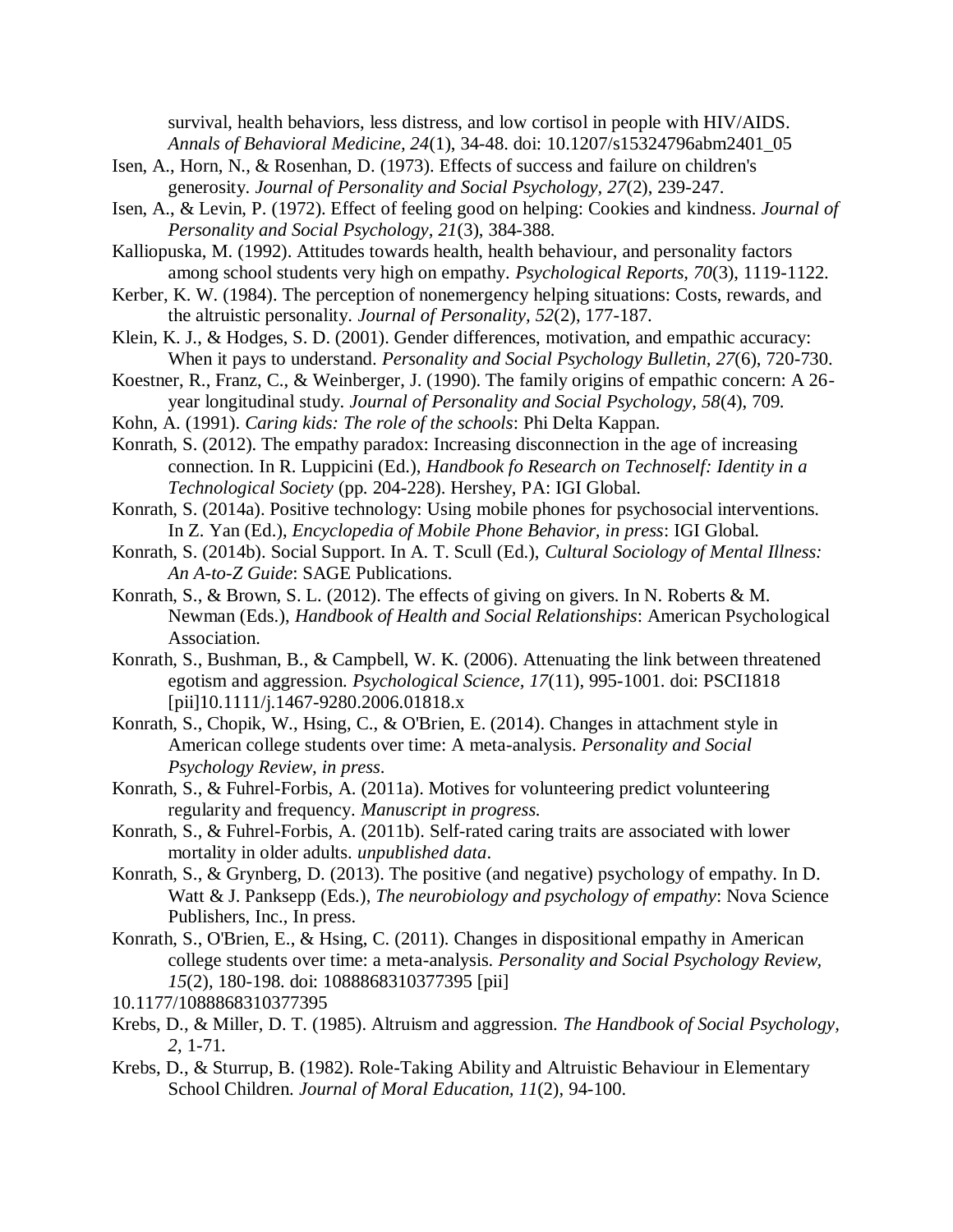- <span id="page-21-12"></span>Kremer, J. F., & Dietzen, L. L. (1991). Two approaches to teaching accurate empathy to undergraduates: Teacher-intensive and self-directed. *Journal of College Student Development*.
- <span id="page-21-11"></span>Krevans, J., & Gibbs, J. C. (1996). Parents' use of inductive discipline: Relations to children's empathy and prosocial behavior. *Child Development, 67*(6), 3263-3277.
- <span id="page-21-13"></span>Krishna, S., Boren, S. A., & Balas, E. A. (2009). Healthcare via cell phones: a systematic review. *Telemedicine and e-Health, 15*(3), 231-240.
- <span id="page-21-8"></span>Kurtz, R. R., & Grummon, D. L. (1972). Different approaches to the measurement of therapist empathy and their relationship to therapy outcomes. *Journal of consulting and clinical psychology, 39*(1), 106.
- <span id="page-21-18"></span>Lally, P., Van Jaarsveld, C. H., Potts, H. W., & Wardle, J. (2010). How are habits formed: Modelling habit formation in the real world. *European Journal of Social Psychology, 40*(6), 998-1009.
- <span id="page-21-3"></span>Larrieu, J., & Mussen, P. (1986). Some personality and motivational correlates of children's prosocial behavior. *The Journal of genetic psychology, 147*(4), 529-542.
- <span id="page-21-10"></span>Latané, B., & Nida, S. (1981). Ten years of research on group size and helping. *Psychological Bulletin, 89*(2), 308.
- <span id="page-21-14"></span>Liang, X., Wang, Q., Yang, X., Cao, J., Chen, J., Mo, X., . . . Gu, D. (2011). Effect of mobile phone intervention for diabetes on glycaemic control: a meta-analysis. *Diabetic Medicine, 28*(4), 455-463.
- <span id="page-21-0"></span>Lobchuk, M. M., & Bokhari, S. A. (2008). *Linkages among empathic behaviors, physical symptoms, and psychological distress in patients with ovarian cancer: A pilot study.* Paper presented at the Oncology nursing forum.
- <span id="page-21-1"></span>Locraft, C., & Teglasi, H. (1997). Teacher rated empathic behaviors and children's TAT stories. *Journal of School Psychology, 35*(2), 217-237.
- <span id="page-21-9"></span>Matthews, K. A., Batson, C. D., Horn, J., & Rosenman, R. H. (1981). "Principles in his nature which interest him in the fortune of others…": The heritability of empathic concern for others1. *Journal of Personality, 49*(3), 237-247.
- <span id="page-21-7"></span>McClelland, D., & Krishnit, C. (1988). The effect of motivational arousal through films on salivary immunoglobulin A. *Psychology & Health, 2*(1), 31-52.
- <span id="page-21-4"></span>McNeely, B. L., & Meglino, B. M. (1994). The role of dispositional and situational antecedents in prosocial organizational behavior: An examination of the intended beneficiaries of prosocial behavior. *Journal of Applied Psychology, 79*(6), 836.
- <span id="page-21-5"></span>Mehrabian, A., & Epstein, N. (1972). A measure of emotional empathy1. *Journal of Personality, 40*(4), 525-543.
- <span id="page-21-6"></span>Midlarsky, E., Fagin Jones, S., & Corley, R. P. (2005). Personality correlates of heroic rescue during the Holocaust. *Journal of Personality, 73*(4), 907-934.
- <span id="page-21-15"></span>Militello, L. K., Kelly, S. A., & Melnyk, B. M. (2012). Systematic Review of Text-Messaging Interventions to Promote Healthy Behaviors in Pediatric and Adolescent Populations: Implications for Clinical Practice and Research. *Worldviews on Evidence-Based Nursing, 9*(2), 66-77.
- <span id="page-21-2"></span>Miller, C. (2013). *Moral Character: An Empirical Theory*. Oxford: Oxford University Press.
- <span id="page-21-16"></span>Milton, J. G., Small, S. S., & Solodkin, A. (2004). On the road to automatic: dynamic aspects in the development of expertise. *Journal of Clinical Neurophysiology, 21*(3), 134-143.
- <span id="page-21-17"></span>Neumann, M., Edelhäuser, F., Tauschel, D., Fischer, M. R., Wirtz, M., Woopen, C., . . . Scheffer, C. (2011). Empathy Decline and Its Reasons: A Systematic Review of Studies With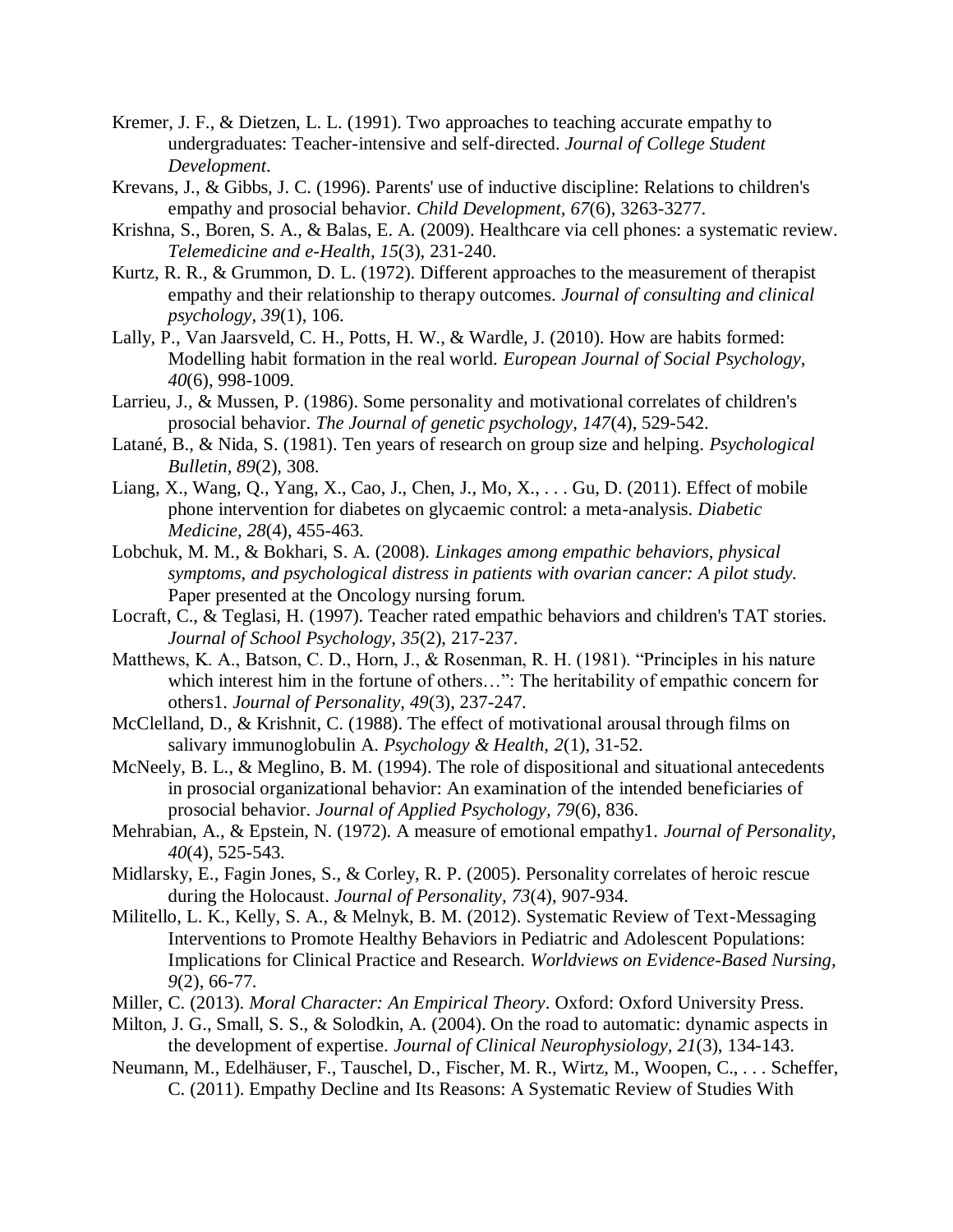Medical Students and Residents. *Academic Medicine, 86*(8), 996-1009 1010.1097/ACM.1000b1013e318221e318615.

- <span id="page-22-17"></span>Nielsen. (2013). [http://www.nielsen.com/us/en/newswire/2013/mobile-majority--u-s-](http://www.nielsen.com/us/en/newswire/2013/mobile-majority--u-s--smartphone-ownership-tops-60-.html) [smartphone-ownership-tops-60-.html.](http://www.nielsen.com/us/en/newswire/2013/mobile-majority--u-s--smartphone-ownership-tops-60-.html)
- <span id="page-22-9"></span>O'Brien, E., Konrath, S. H., Grühn, D., & Hagen, A. L. (2013). Empathic concern and perspective taking: Linear and quadratic effects of age across the adult life span. *The Journals of Gerontology Series B: Psychological Sciences and Social Sciences, 68*(2), 168-175.
- <span id="page-22-6"></span>Oliner, S. P., & Oliner, P. (1992). *Altruistic personality: Rescuers of Jews in Nazi Europe*: Simon and Schuster.
- <span id="page-22-13"></span>Padilla‐Walker, L. M., Coyne, S. M., & Fraser, A. M. (2012). Getting a High‐Speed Family Connection: Associations Between Family Media Use and Family Connection. *Family Relations, 61*(3), 426-440.
- <span id="page-22-11"></span>Panek, E. T., Nardis, Y., & Konrath, S. (2013). Mirror or Megaphone?: How relationships between narcissism and social networking site use differ on Facebook and Twitter. *Computers in Human Behavior, 29*(5), 2004-2012. doi: 10.1016/j.chb.2013.04.012
- <span id="page-22-16"></span>Park, L. G., Howie-Esquivel, J., & Dracup, K. (2014). A quantitative systematic review of the efficacy of mobile phone interventions to improve medication adherence. *Journal of Advanced Nursing*.
- <span id="page-22-4"></span>Penner, L. (2002). Dispositional and organizational influences on sustained volunteerism: An interactionist perspective. *Journal of Social Issues, 58*(3), 447-467.
- <span id="page-22-5"></span>Penner, L., Fritzsche, B. A., Craiger, J. P., & Freifeld, T. R. (1995). Measuring the prosocial personality. *Advances in personality assessment, 10*, 147-163.
- <span id="page-22-0"></span>Penner, L., & Orom, H. (2009). Enduring goodness: A person by situation perspective on prosocial behavior. In M. Mikulincer & P. Shaver (Eds.), *Prosocial motives, emotions, and behavior*. Washington, DC: American Psychological Assocation.
- <span id="page-22-8"></span>Perry, M. A. (1975). Modeling and instructions in training for counselor empathy. *Journal of Counseling Psychology, 22*(3), 173.
- <span id="page-22-14"></span>Pettigrew, J. (2009). Text messaging and connectedness within close interpersonal relationships. *Marriage & Family Review, 45*(6-8), 697-716.
- <span id="page-22-15"></span>Postman, N. (1992). *Technopoly: The surrender of culture to technology*. New York: Vintage Books.
- <span id="page-22-12"></span>Przybylski, A. K., & Weinstein, N. (2013). Can you connect with me now? How the presence of mobile communication technology influences face-to-face conversation quality. *Journal of Social and Personal Relationships, 30*(3), 237-246.
- <span id="page-22-10"></span>Putnam, R. (2000). *Bowling alone: The collapse and revival of American community*. New York, NY: Simon & Schuster.
- <span id="page-22-7"></span>Robinson, J., Zahn-Waxler, C., & Emde, R. N. (2001). Relationship context as a moderator of sources of individual difference in empathic development. *Infancy to early childhood: Genetic and environmental influences on developmental change*, 257-268.
- <span id="page-22-1"></span>Rushton, P. (1980). *Altruism, socialization, and society*. Englewood Cliffs, New Jersey: Prentice-Hall.
- <span id="page-22-2"></span>Rushton, P. (1981). The altruistic personality, Chapter 12. In P. Rushton & R. Sorrentino (Eds.), *Altruism and helping behavior*. Hillsdale, New Jersey: Lawrence Erlbaum Associates.
- <span id="page-22-3"></span>Rushton, P., Brainerd, C. J., & Pressley, M. (1983). Behavioral development and construct validity: The principle of aggregation. *Psychological Bulletin, 94*(1), 18.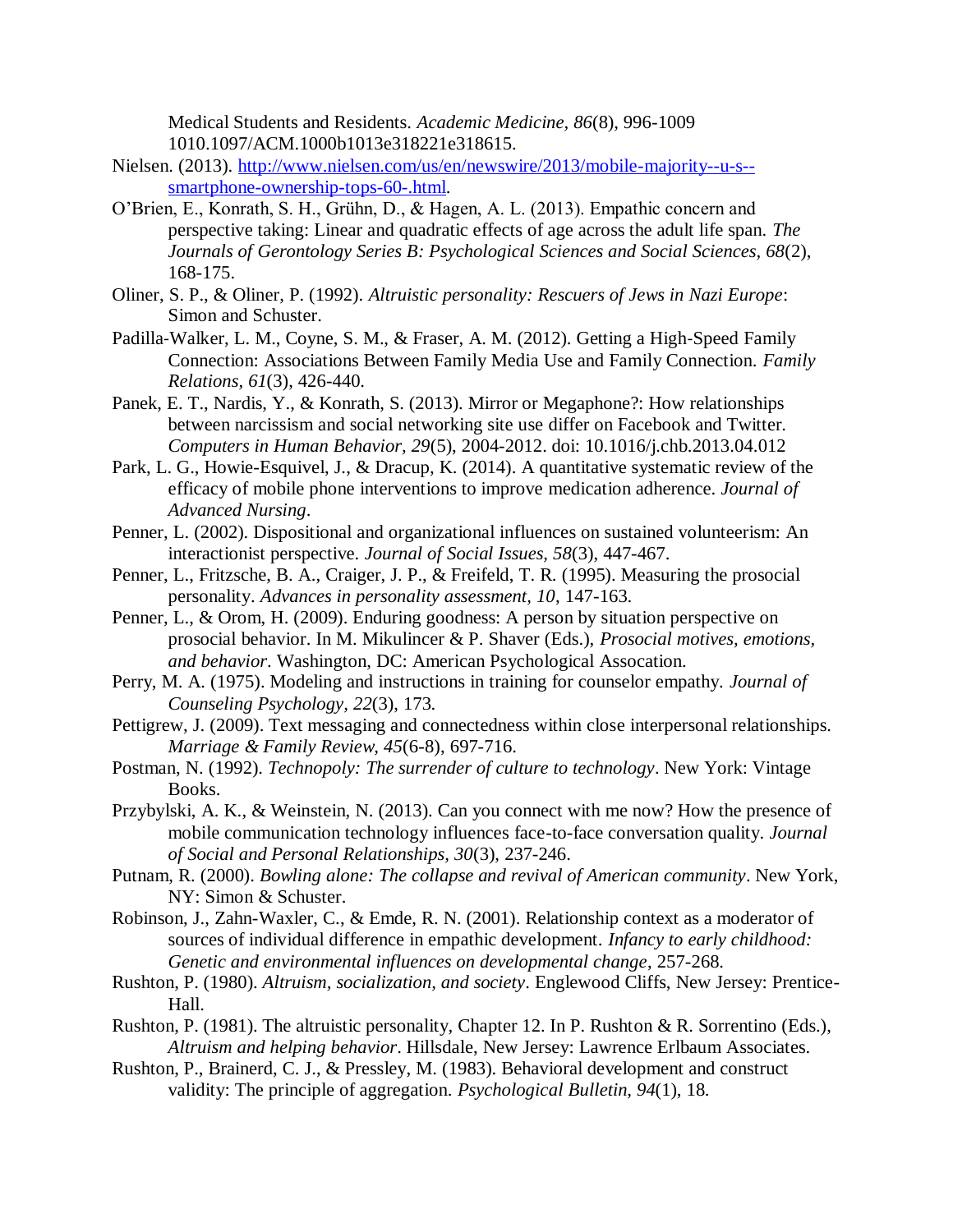- <span id="page-23-3"></span>Rushton, P., Chrisjohn, R. D., & Fekken, C. G. (1981). The altruistic personality and the selfreport altruism scale. *Personality and Individual Differences, 2*(4), 293-302.
- <span id="page-23-8"></span>Rushton, P., Fulker, D. W., Neale, M. C., Nias, D. K., & Eysenck, H. J. (1986). Altruism and aggression: the heritability of individual differences. *Journal of Personality and Social Psychology, 50*(6), 1192.
- <span id="page-23-4"></span>Rushton, P., Fulker, D. W., Neale, M. C., Nias, D. K., & Eysenck, H. J. (1989). Ageing and the relation of aggression, altruism and assertiveness scales to the Eysenck Personality Questionnaire. *Personality and Individual Differences, 10*(2), 261-263.
- <span id="page-23-16"></span>Schmit, M. J., Ryan, A. M., Stierwalt, S. L., & Powell, A. B. (1995). Frame-of-reference effects on personality scale scores and criterion-related validity. *Journal of Applied Psychology, 80*(5), 607.
- <span id="page-23-13"></span>Schwarz, N., & Bless, H. (1992a). Assimilation and contrast effects in attitude measurement: An inclusion/exclusion model. *Advances in consumer research, 19*(1), 72-77.
- <span id="page-23-14"></span>Schwarz, N., & Bless, H. (1992b). Constructing reality and its alternatives: An inclusion/exclusion model of assimilation and contrast effects in social judgment. *The construction of social judgments*, 217-245.
- <span id="page-23-15"></span>Schwarz, N., Bless, H., Strack, F., Klumpp, G., Rittenauer-Schatka, H., & Simons, A. (1991). Ease of retrieval as information: another look at the availability heuristic. *Journal of Personality and Social Psychology, 61*(2), 195-202.
- <span id="page-23-10"></span>Shaw, R., & Bosworth, H. (2012). Short message service (SMS) text messaging as an intervention medium for weight loss: A literature review. *Health informatics journal, 18*(4), 235-250.
- <span id="page-23-11"></span>Sonnby-Borgström, M., Jönsson, P., & Svensson, O. (2003). Emotional empathy as related to mimicry reactions at different levels of information processing. *Journal of Nonverbal Behavior, 27*(1), 3-23.
- <span id="page-23-2"></span>Sprecher, S., & Regan, P. C. (2002). Liking some things (in some people) more than others: Partner preferences in romantic relationships and friendships. *Journal of Social and Personal Relationships, 19*(4), 463-481.
- <span id="page-23-5"></span>Staub, E. (1974). Helping a distressed person: Social, personality, and stimulus determinants. *Advances in experimental social psychology, 7*, 293-341.
- <span id="page-23-7"></span>Steffen, P., & Masters, K. (2005). Does compassion mediate the intrinsic religion-health relationship? *Annals of Behavioral Medicine, 30*(3), 217-224. doi: 10.1207/s15324796abm3003\_6
- <span id="page-23-6"></span>Stolinski, A. M., Ryan, C. S., Hausmann, L. R., & Wernli, M. A. (2004). Empathy, Guilt, Volunteer Experiences, and Intentions to Continue Volunteering Among Buddy Volunteers in an AIDS Organization1. *Journal of Applied Biobehavioral Research, 9*(1), 1-22.
- <span id="page-23-0"></span>Strayer, J. (1980). A naturalistic study of empathic behaviors and their relation to affective states and perspective-taking skills in preschool children. *Child Development*, 815-822.
- <span id="page-23-9"></span>Strayer, J., & Roberts, W. (2004). Empathy and Observed Anger and Aggression in Five-Year-Olds. *Social Development, 13*(1), 1-13.
- <span id="page-23-12"></span>Taylor, S. (1967). Aggressive behavior and physiological arousal as a function of provocation and the tendency to inhibit aggression. *Journal of Personality, 35*(297-310).
- <span id="page-23-1"></span>Teherani, A., Hauer, K. E., & O'Sullivan, P. (2008). Can simulations measure empathy? Considerations on how to assess behavioral empathy via simulations. *Patient education and counseling, 71*(2), 148-152.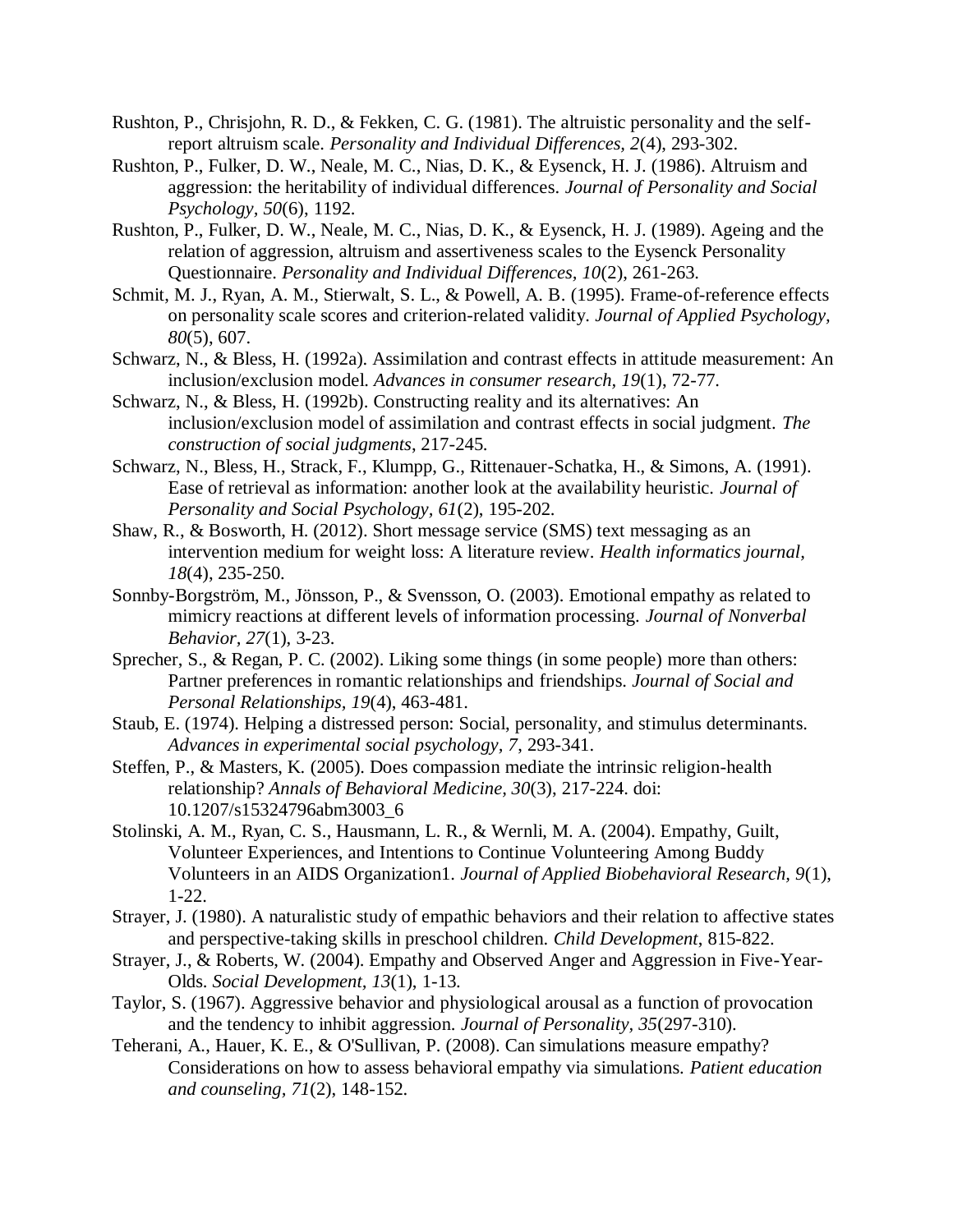- <span id="page-24-1"></span>Truax, C. B., Wargo, D. G., Frank, J. D., Imber, S. D., Battle, C. C., Hoehn-Saric, R., . . . Stone, A. R. (1966). Therapist empathy, genuineness, and warmth and patient therapeutic outcome. *Journal of Consulting Psychology; Journal of Consulting Psychology, 30*(5), 395.
- <span id="page-24-13"></span>Turkle, S. (2012). *Alone together: Why we expect more from technology and less from each other*: Basic Books.
- <span id="page-24-10"></span>Twenge, J., Baumeister, R. F., DeWall, C. N., Ciarocco, N. J., & Bartels, J. M. (2007). Social exclusion decreases prosocial behavior. *Journal of Personality and Social Psychology, 92*(1), 56-66.
- <span id="page-24-11"></span>Twenge, J., & Foster, J. (2008). Mapping the scale of the narcissism epidemic: Increases in narcissism 2002–2007 within ethnic groups. *Journal of Research in Personality, 42*(6), 1619-1622. doi: 10.1016/j.jrp.2008.06.014
- <span id="page-24-12"></span>Twenge, J., Konrath, S., Foster, J., Campbell, W. K., & Bushman, B. (2008). Egos inflating over time: a cross-temporal meta-analysis of the Narcissistic Personality Inventory. *Journal of Personality, 76*(4), 875-902; discussion 903-918. doi: JOPY507 [pii] 10.1111/j.1467- 6494.2008.00507.x
- <span id="page-24-2"></span>Underwood, B., & Moore, B. (1982). Perspective-taking and altruism. *Psychological Bulletin, 91*(1), 143.
- <span id="page-24-3"></span>Unger, L. S., & Thumuluri, L. K. (1997). Trait empathy and continuous helping: The case of voluntarism. *Journal of Social Behavior & Personality*.
- <span id="page-24-8"></span>Van der Mark, I. L., Ijzendoorn, M. H. v., & Bakermans-Kranenburg, M. J. (2002). Development of Empathy in Girls During the Second Year of Life: Associations with Parenting, Attachment, and Temperament. *Social Development, 11*(4), 451-468. doi: 10.1111/1467- 9507.00210
- <span id="page-24-0"></span>Van Honk, J., Schutter, D. J., Bos, P. A., Kruijt, A.-W., Lentjes, E. G., & Baron-Cohen, S. (2011). Testosterone administration impairs cognitive empathy in women depending on second-to-fourth digit ratio. *Proceedings of the National Academy of Sciences, 108*(8), 3448-3452.
- <span id="page-24-9"></span>Volbrecht, M. M., Lemery-Chalfant, K., Aksan, N., Zahn-Waxler, C., & Goldsmith, H. H. (2007). Examining the familial link between positive affect and empathy development in the second year. *The Journal of genetic psychology, 168*(2), 105-130.
- <span id="page-24-5"></span>Walker, L. J., & Frimer, J. A. (2007). Moral personality of brave and caring exemplars. *Journal of Personality and Social Psychology, 93*(5), 845.
- <span id="page-24-15"></span>Warner, R. E. (1984). Enhancing teacher affective sensitivity by a videotape program. *The Journal of Educational Research*, 366-368.
- <span id="page-24-6"></span>Waxman, H. C. (1983). Effect of teachers' empathy on students' motivation. *Psychological Reports, 53*(2), 489-490.
- <span id="page-24-7"></span>West, C. P., Huschka, M. M., Novotny, P. J., Sloan, J. A., Kolars, J. C., Habermann, T. M., & Shanafelt, T. D. (2006). Association of perceived medical errors with resident distress and empathy. *JAMA: The Journal of the American Medical Association, 296*(9), 1071- 1078.
- <span id="page-24-14"></span>Whittaker, R., Borland, R., Bullen, C., Lin, R. B., McRobbie, H., & Rodgers, A. (2009). Mobile phone-based interventions for smoking cessation. *Cochrane database syst Rev, 4*.
- <span id="page-24-4"></span>Wilhelm, M. O., & Bekkers, R. (2010). Helping behavior, dispositional empathic concern, and the principle of care. *Social Psychology Quarterly, 73*(1), 11-32.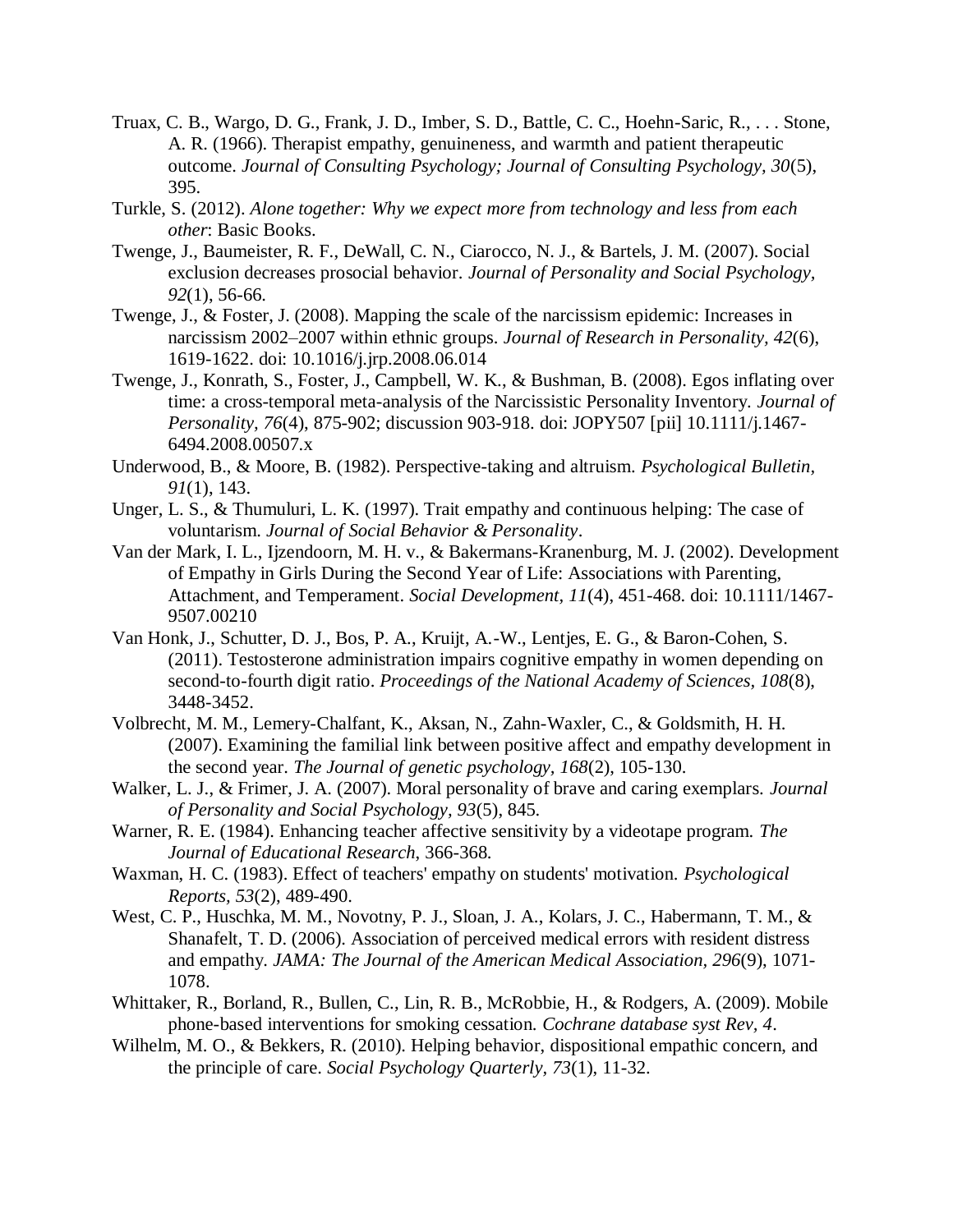- <span id="page-25-2"></span>Wink, P., & Dillon, M. (2002). Spiritual Development Across the Adult Life Course: Findings from a Longitudinal Study. *Journal of Adult Development, 9*(1), 79-94. doi: 10.1023/a:1013833419122
- <span id="page-25-0"></span>Wojciszke, B. (2005). Morality and competence in person-and self-perception. *European review of social psychology, 16*(1), 155-188.
- <span id="page-25-6"></span>Wood, A. M., Brown, G. D., Maltby, J., & Watkinson, P. (2012). How are personality judgments made? A cognitive model of reference group effects, personality scale responses, and behavioral reactions. *Journal of Personality, 80*(5), 1275-1311.
- <span id="page-25-1"></span>Yakimovich, D., & Saltz, E. (1971). Helping behavior: The cry for help. *Psychonomic Science, 23*(6), 427-428.
- <span id="page-25-4"></span>Young, S. K., Fox, N. A., & Zahn-Waxler, C. (1999). The relations between temperament and empathy in 2-year-olds. *Developmental Psychology, 35*(5), 1189.
- <span id="page-25-3"></span>Zahn-Waxler, C., Robinson, J. L., & Emde, R. N. (1992). The development of empathy in twins. *Developmental Psychology, 28*(6), 1038.
- <span id="page-25-5"></span>Zhou, Q., Eisenberg, N., Losoya, S. H., Fabes, R. A., Reiser, M., Guthrie, I. K., . . . Shepard, S. A. (2002). The Relations of Parental Warmth and Positive Expressiveness to Children's Empathy-Related Responding and Social Functioning: A Longitudinal Study. *Child Development, 73*(3), 893-915.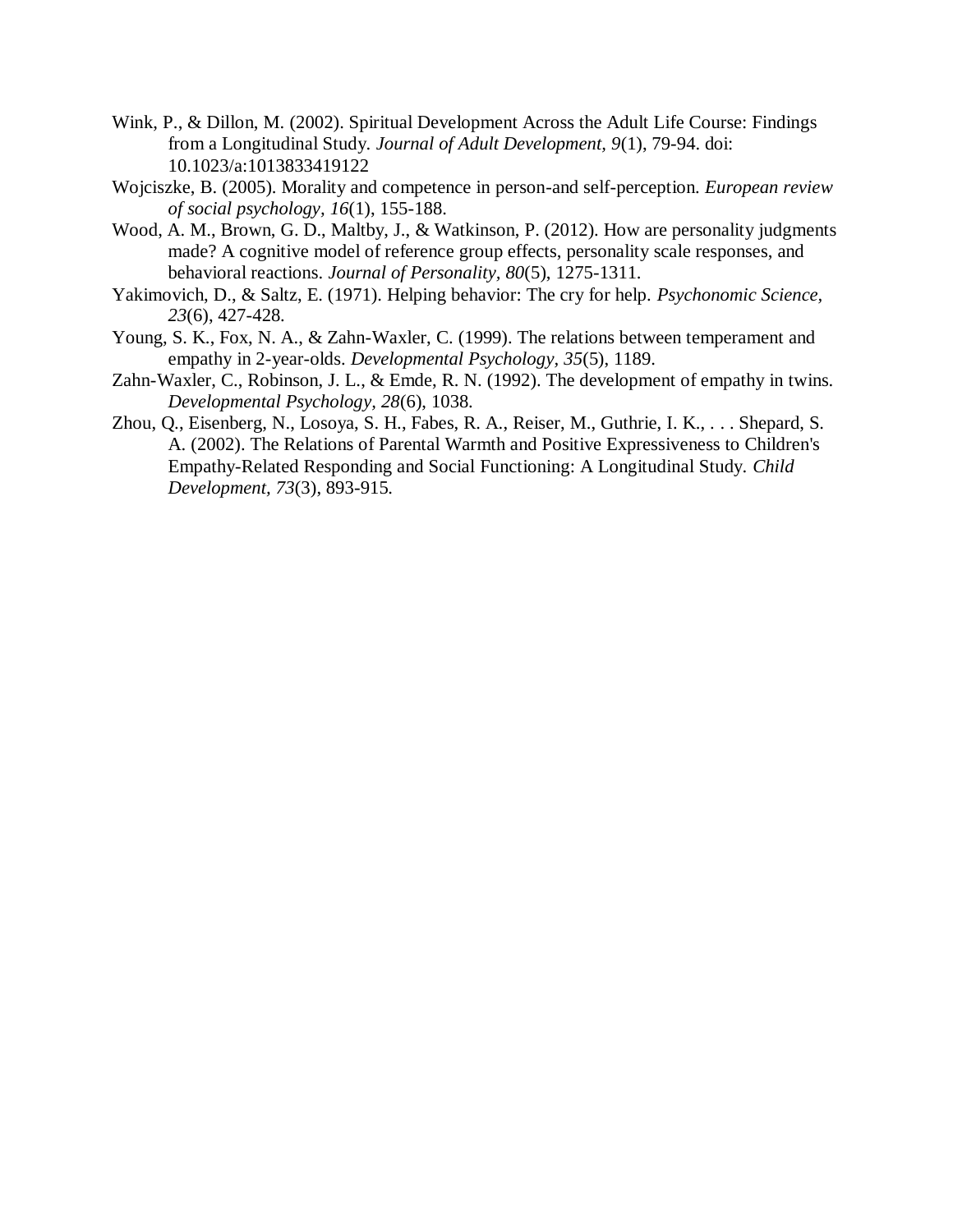**Figure 1.** *Overview of the study*

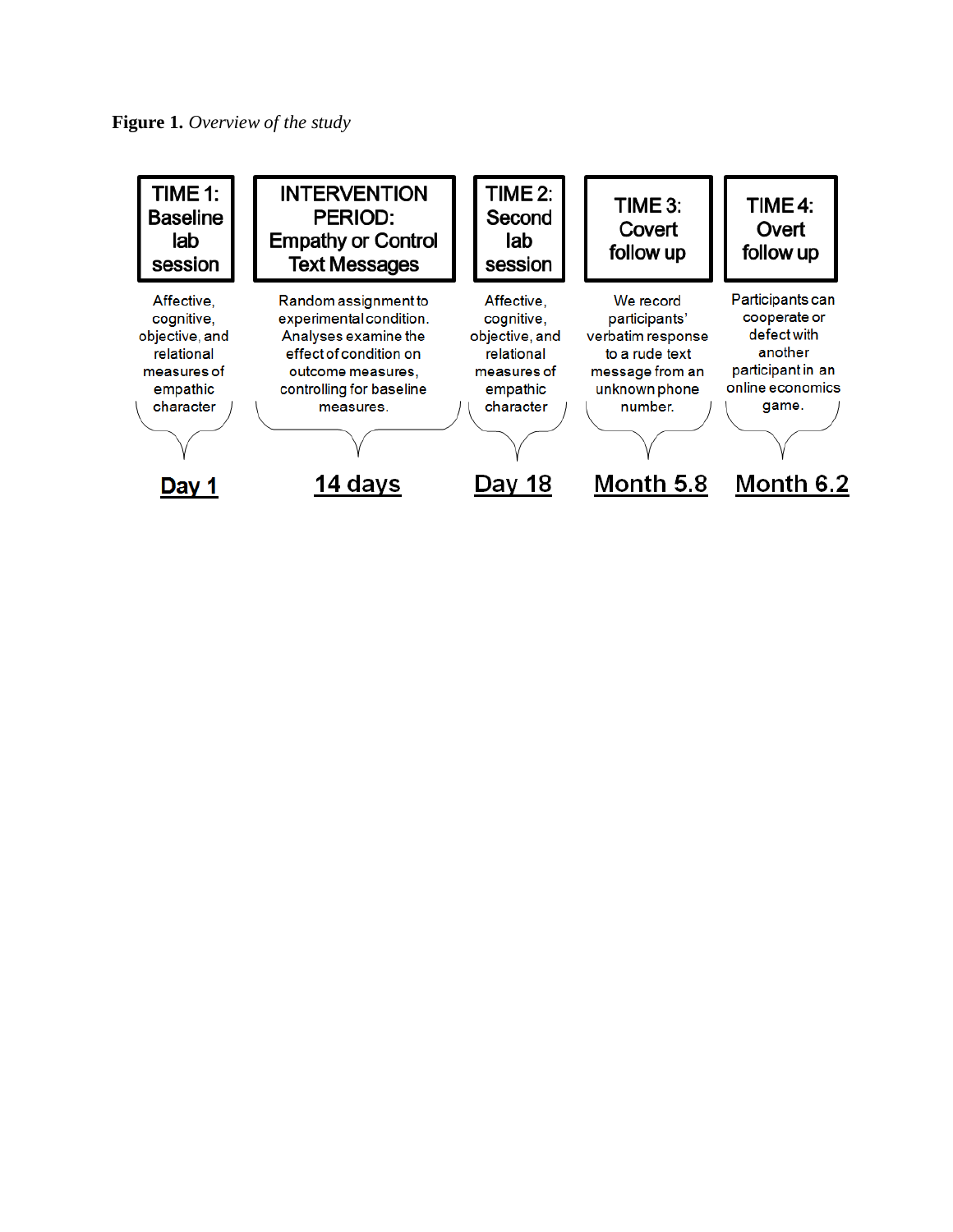| <b>Empathy Condition</b>                                                                                                                                | <b>Self / Objective (Control) Condition</b>                                                                                                  |                   |
|---------------------------------------------------------------------------------------------------------------------------------------------------------|----------------------------------------------------------------------------------------------------------------------------------------------|-------------------|
| Think about somebody close to you. Do a<br>small nice thing for this person today.                                                                      | Think about all that you deserve. Do something<br>nice for yourself today.                                                                   | <b>Behavioral</b> |
| Smile at the next person you see, no matter<br>who they are.                                                                                            | Smile at the mirror or window next time you see<br>your reflection.                                                                          |                   |
| Think about your last social interaction.<br>What obstacles or challenges does the<br>person face? See these problems from their<br>point of view.      | Think about your last social interaction. Think of<br>two specific ways you could be more neutral and<br>objective in the future.            | Cognitive         |
| Think about your last social interaction.<br>What was your interaction partner really<br>trying to say? Did you accurately read their<br>body language? | Think about your last social interaction. What<br>were you really trying to say. Did the other person<br>accurately read your body language? |                   |
| Think about someone close to you. How can<br>you show this person that you accept them<br>and care for them?                                            | Think about your last social interaction. Did this<br>person give you the level of respect you deserve?                                      | Emotional         |
| Focus on connecting with and feeling close<br>to the person you last interacted with, no<br>matter who they are.                                        | Focus on the ways that you are different and<br>unique from the person you last interacted with, no<br>matter who they are.                  |                   |

**Table 1.** *Example text messages from study*

*© Sara Konrath, 2013*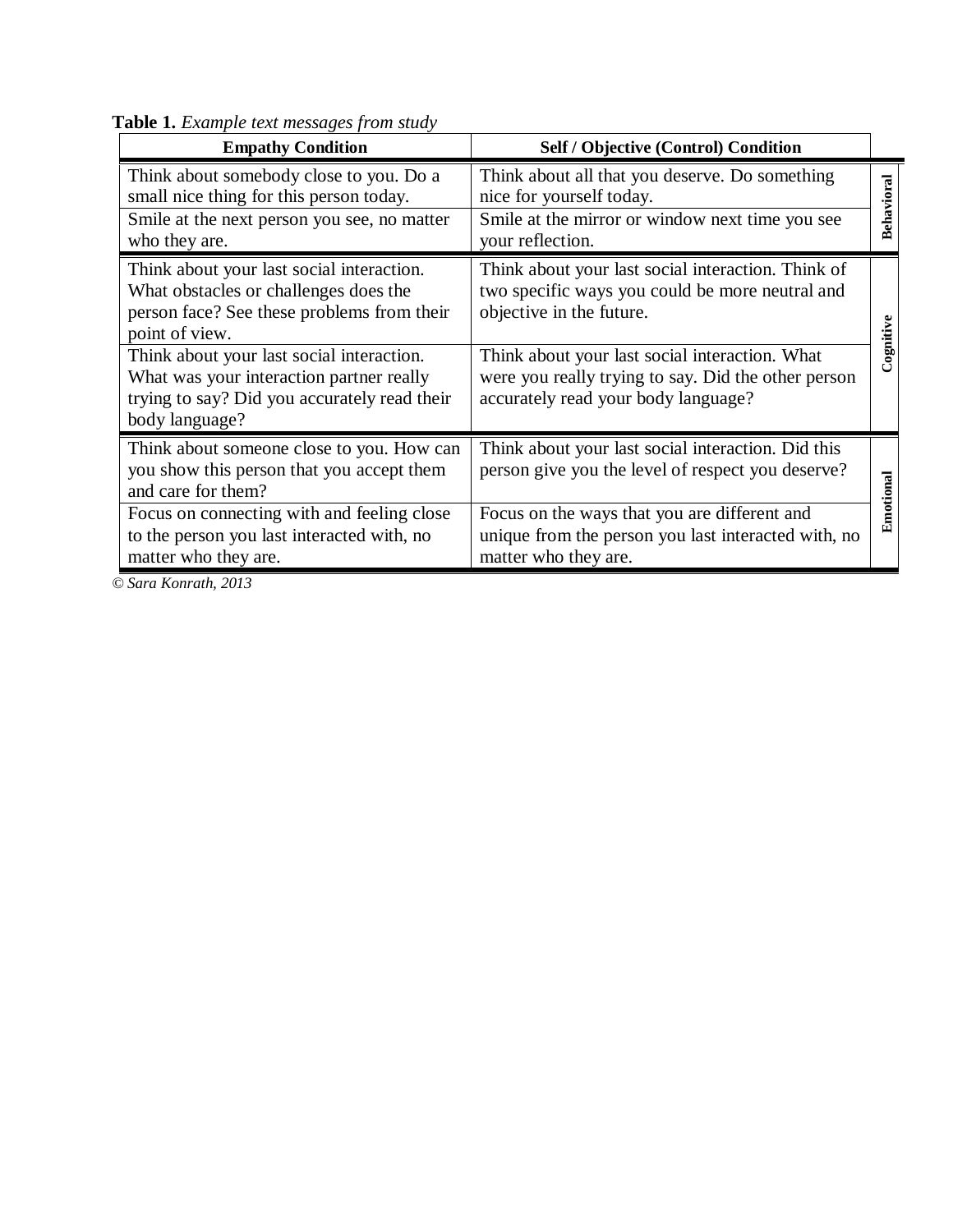|                              | <b>YOU: Cooperate</b>       | <b>YOU</b> : Defect         |  |
|------------------------------|-----------------------------|-----------------------------|--|
| <b>YOUR PARTNER:</b>         | You get \$6 bonus           | You get \$10 bonus          |  |
| <b>Cooperates</b>            | Your partner gets \$6 bonus | Your partner gets \$0 bonus |  |
| <b>YOUR PARTNER: Defects</b> | You get \$0 bonus           | You get \$0 bonus           |  |
|                              | Your partner gets \$10      | Your partner gets \$0 bonus |  |
|                              | bonus                       |                             |  |

**Table 2.** *Decision chart for Social Dilemma game*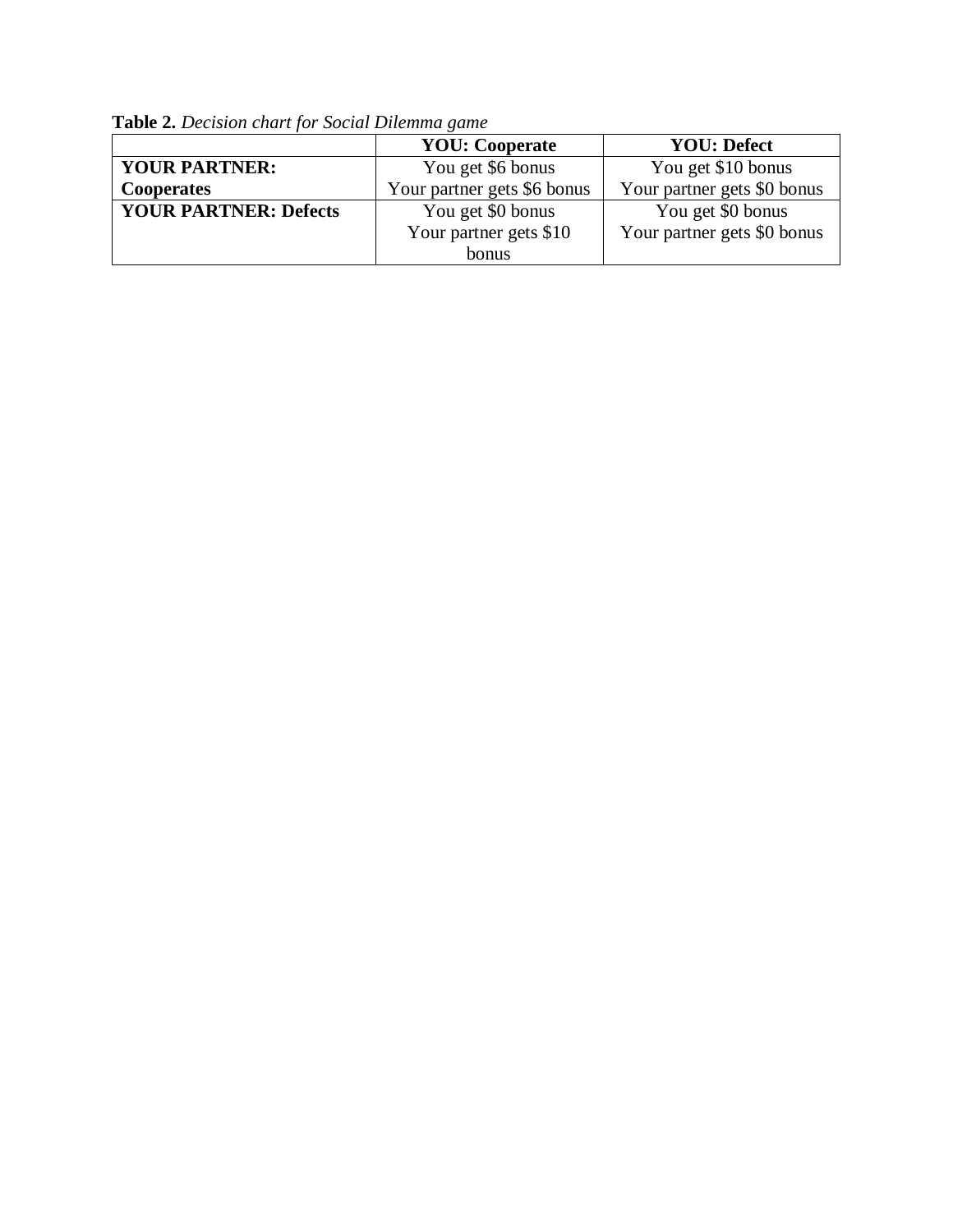**Table 3.** *Summary of study results*

| Time 2                                                                                             | <b>Result</b>                                                                             | <b>Direction</b><br>of effect | <b>Type</b>                   |
|----------------------------------------------------------------------------------------------------|-------------------------------------------------------------------------------------------|-------------------------------|-------------------------------|
| <b>Self-reported measures</b>                                                                      |                                                                                           |                               |                               |
| Motives for volunteering<br>behavior: To help others                                               | $\uparrow$ in empathy condition                                                           | $^{+}$                        | Motive                        |
| Motives for volunteering: To<br>feel good                                                          | $\downarrow$ in empathy condition                                                         | $+$                           | Motive                        |
| Beliefs that aggression is<br>acceptable                                                           | $\downarrow$ in empathy condition among<br>males                                          | $+$                           | <b>Belief</b>                 |
| Ratio of giving to receiving<br>social support                                                     | $\uparrow$ in empathy condition among<br>males                                            | $^{+}$                        | Self-report<br>behavior       |
| IRI Perspective taking                                                                             | $\otimes$ no effect of condition                                                          | $\mathbf{O}$                  | Trait                         |
| IRI Empathic concern                                                                               | in empathy condition                                                                      | $\overline{a}$                | Trait                         |
| Moral principle of care                                                                            | $\downarrow$ in empathy condition among<br>males                                          |                               | Trait                         |
| <b>Prosocial behaviors and</b><br>emotions                                                         |                                                                                           |                               |                               |
| Observer rated empathy                                                                             | $\uparrow$ in empathy condition<br>(marginal)                                             | $^{+}$                        | Observable<br><b>Behavior</b> |
| Feelings of personal distress in<br>response to needy target                                       | $\downarrow$ in empathy condition                                                         | $+$                           | Emotional<br>response         |
| Feelings of compassion in<br>response to needy target                                              | $\otimes$ no effect of condition                                                          | $\mathbf O$                   | Emotional<br>response         |
| Helping behavior in response<br>to needy target                                                    | <i>nours</i> of help in empathy<br>condition (marginal); no effect<br>on decision to help | $^{+}$                        | Observable<br>Behavior        |
| Emotional empathy in<br>imagined scenarios (e.g.<br>emotional resonance,<br>acknowledging emotion) | in empathy condition                                                                      | $^{+}$                        | Emotional<br>response         |
| Practical empathy in imagined<br>scenarios (e.g. offering to<br>listen or help)                    | $\downarrow$ in empathy condition<br>(marginal)                                           |                               | Self-report<br>behavior       |
| Time 3                                                                                             |                                                                                           |                               |                               |
| Response to hostile text<br>$message (higher = more)$<br>prosocial response)                       | $\uparrow$ in empathy condition                                                           | $+$                           | Observable<br><b>Behavior</b> |
| Time 4                                                                                             |                                                                                           |                               |                               |
| Cooperation in social dilemma<br>game                                                              | $\otimes$ no effect of condition                                                          | $\mathbf 0$                   | Observable<br>Behavior        |